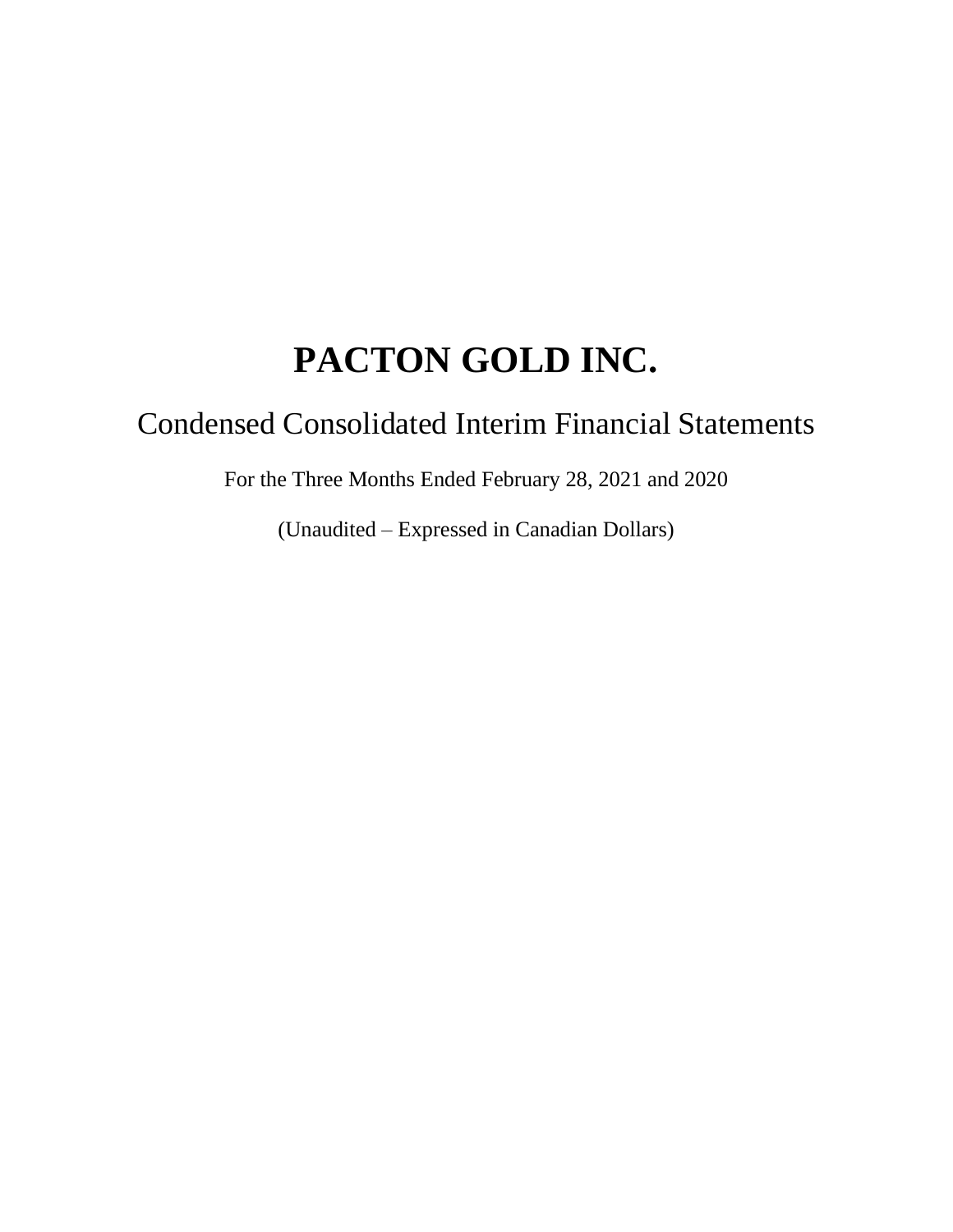February 28, 2021 and 2020

|                                                                              | Page |
|------------------------------------------------------------------------------|------|
| <b>Condensed Consolidated Interim Financial Statements</b>                   |      |
| Notice of No Auditor Review                                                  |      |
| Condensed Consolidated Interim Statements of Financial Position              | 2    |
| Condensed Consolidated Interim Statements of Comprehensive Loss              | 3    |
| Condensed Consolidated Interim Statements of Changes in Shareholders' Equity | 4    |
| <b>Condensed Consolidated Interim Statements of Cash Flows</b>               | 5    |
| Notes to the Condensed Consolidated Interim Financial Statements             | 6-29 |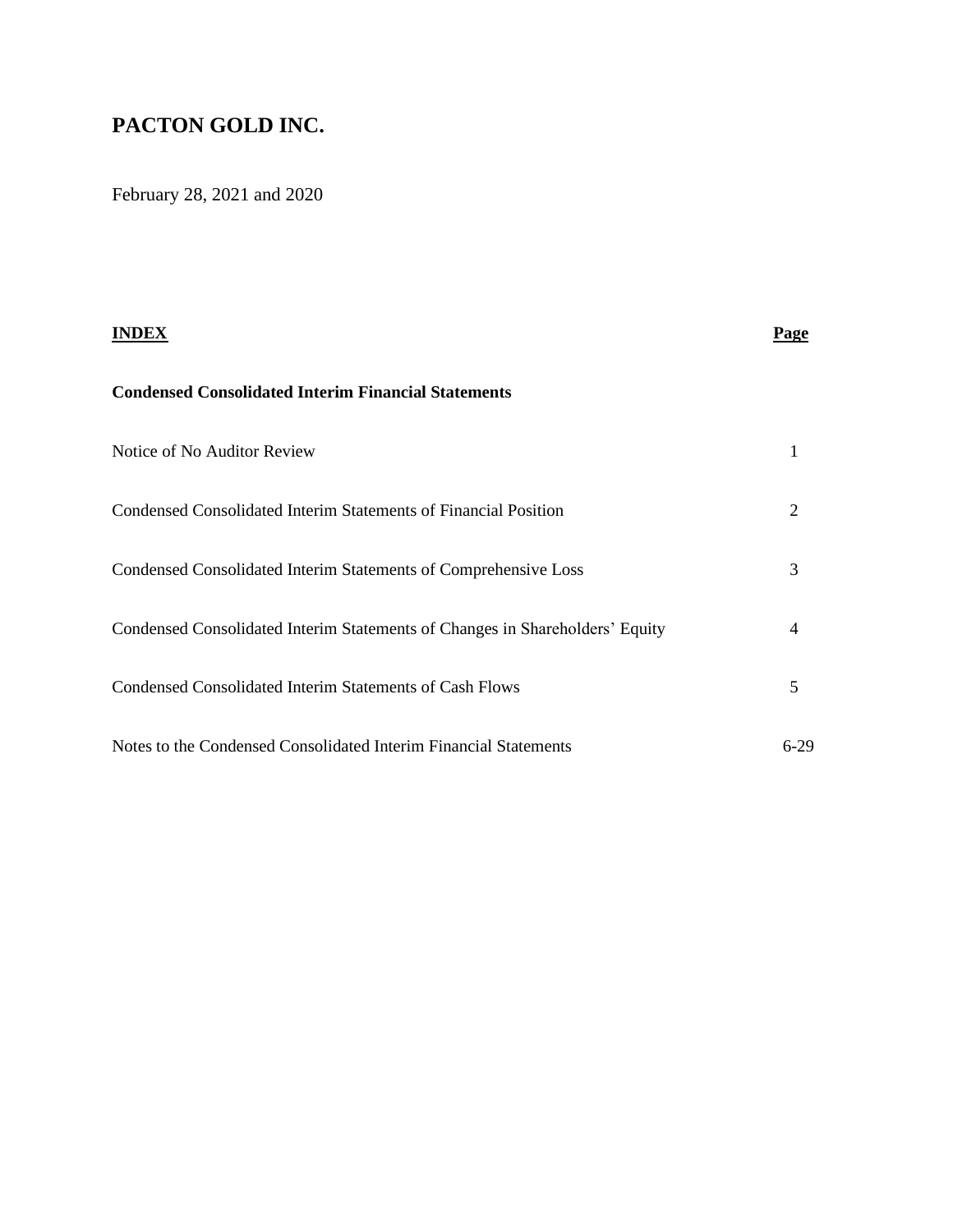#### **NOTICE OF NO AUDITOR REVIEW OF CONDENSED CONSOLIDATED INTERIM FINANCIAL STATEMENTS**

Under National Instrument 51-102, Part 4, subsection 4.3(3) (a), if an auditor has not performed a review of the interim financial statements, they must be accompanied by a notice indicating that the financial statements have not been reviewed by an auditor.

The accompanying unaudited condensed consolidated interim financial statements of the Company have been prepared by and are the responsibility of the Company's management.

The Company's independent auditor has not performed a review of these condensed consolidated interim financial statements in accordance with standards established by the Chartered Professional Accountants of Canada for a review of condensed consolidated interim financial statements by an entity's auditor.

April 28, 2021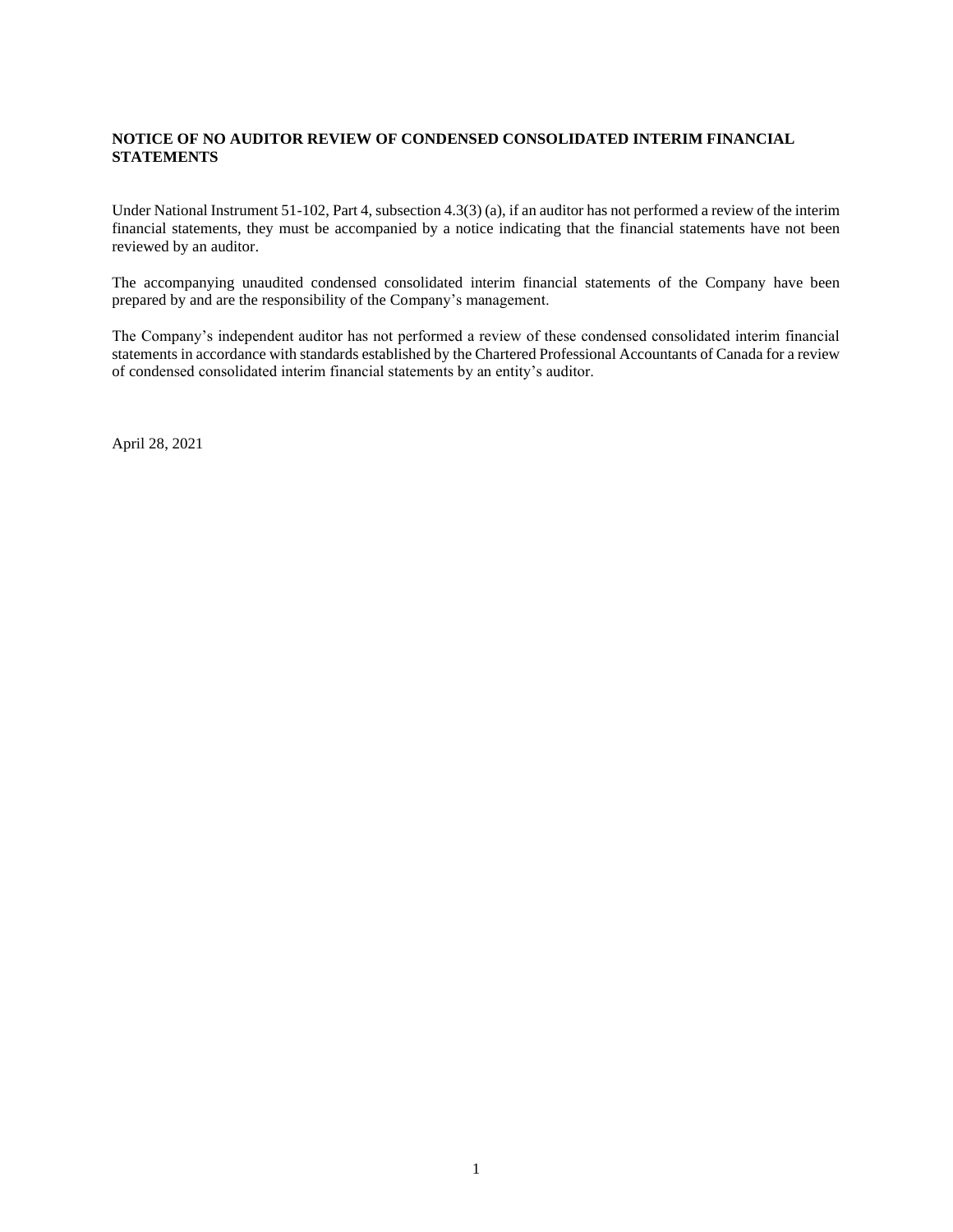Condensed Consolidated Interim Statements of Financial Position (Unaudited – Expressed in Canadian Dollars)

|                                                              |                 |    | February 28,<br>2021 | November 30,<br>2020 |                |  |  |
|--------------------------------------------------------------|-----------------|----|----------------------|----------------------|----------------|--|--|
| <b>Assets</b>                                                |                 |    |                      |                      |                |  |  |
| <b>Current</b>                                               |                 |    |                      |                      |                |  |  |
| Cash and cash equivalents                                    |                 | \$ | 3,760,248            | \$                   | 2,721,339      |  |  |
| Marketable securities (note 7)                               |                 |    | 2,303,100            |                      |                |  |  |
| Receivables (note 12)                                        |                 |    | 546,070              |                      | 325,268        |  |  |
| Prepaid expenses                                             |                 |    | 166,427              |                      | 109,302        |  |  |
|                                                              |                 |    | 6,775,845            |                      | 3,155,909      |  |  |
| <b>Equipment</b> (note 8)                                    |                 |    | 105,211              |                      | 110,748        |  |  |
| <b>Exploration and Evaluation Assets (note 9)</b>            |                 |    | 17,628,352           |                      | 18,521,789     |  |  |
|                                                              |                 | \$ | 24,509,408           | \$                   | 21,788,446     |  |  |
|                                                              |                 |    |                      |                      |                |  |  |
| <b>Liabilities</b>                                           |                 |    |                      |                      |                |  |  |
| <b>Current</b>                                               |                 |    |                      |                      |                |  |  |
| Accounts payable and accrued liabilities (notes 11 and 12)   |                 | \$ | 617,016              | \$                   | 1,029,424      |  |  |
| Other liabilities (note 10)                                  |                 |    | 240,229              |                      | 217,993        |  |  |
|                                                              |                 |    |                      |                      |                |  |  |
|                                                              |                 |    | 857,245              |                      | 1,247,417      |  |  |
| <b>Shareholders' Equity</b>                                  |                 |    |                      |                      |                |  |  |
| Capital Stock (note 11)                                      |                 |    | 50,616,610           |                      | 47,234,016     |  |  |
| <b>Share-based Payments Reserve (note 11)</b>                |                 |    | 5,907,492            |                      | 5,890,785      |  |  |
| <b>Deficit</b>                                               |                 |    | (32,830,062)         |                      | (32, 367, 786) |  |  |
| <b>Accumulated Other Comprehensive Loss - Cumulative</b>     |                 |    |                      |                      |                |  |  |
| <b>Translation Adjustments</b>                               |                 |    | (41, 877)            |                      | (215,986)      |  |  |
|                                                              |                 |    | 23,652,163           |                      | 20,541,029     |  |  |
|                                                              |                 | \$ | 24,509,408           | \$                   | 21,788,446     |  |  |
| Going Concern (note 2)<br><b>Subsequent Events (note 15)</b> |                 |    |                      |                      |                |  |  |
| Approved on behalf of the Board:                             |                 |    |                      |                      |                |  |  |
| "Richard Boulay"                                             | "Alec Pismiris" |    |                      |                      |                |  |  |
| Director<br><b>Richard Boulay</b>                            | Alec Pismiris   |    | $\ldots$ Director    |                      |                |  |  |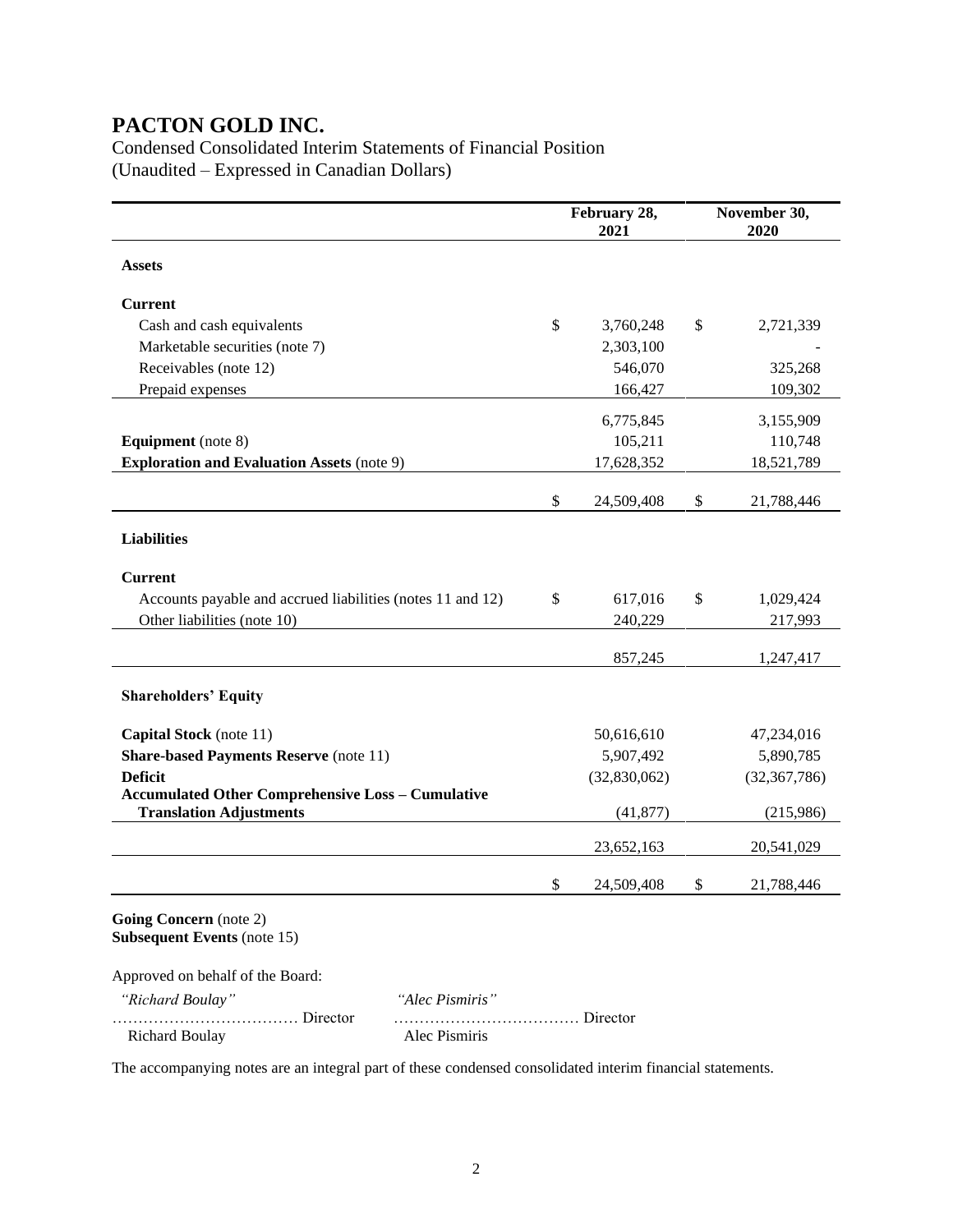Condensed Consolidated Interim Statements of Comprehensive Loss For the Three Months Ended (Unaudited – Expressed in Canadian Dollars)

|                                                                             | February 28,<br>2021 |              | February 29,<br>2020 |
|-----------------------------------------------------------------------------|----------------------|--------------|----------------------|
| <b>Expenses</b>                                                             |                      |              |                      |
| Consulting fees (note 12)                                                   | \$<br>311,474        | $\mathbb{S}$ | 348,961              |
| Management fees (note 12)                                                   | 22,500               |              | 22,500               |
| Office and miscellaneous (note 12)                                          | 55,875               |              | 170,522              |
| Professional fees (note 12)                                                 | 67,405               |              | 83,922               |
| Rent (note 12)                                                              | 30,000               |              | 21,333               |
| Shareholder communications and investor relations                           | 102,203              |              | 197,615              |
| Transfer agent and filing fees                                              | 20,203               |              | 29,706               |
| Foreign exchange gain                                                       | (78)                 |              |                      |
|                                                                             |                      |              |                      |
|                                                                             | (609, 582)           |              | (874, 559)           |
| <b>Other Items</b>                                                          |                      |              |                      |
| Part XII.6 tax (note 10)                                                    | (35, 858)            |              | (16,614)             |
| Interest income                                                             | 4,400                |              | 5,929                |
| Other income (note 10)                                                      | 178,764              |              | 205,928              |
| <b>Net Loss for the Period</b>                                              | (462, 276)           |              | (679,316)            |
| <b>Other Comprehensive Income (Loss)</b>                                    |                      |              |                      |
| Exchange difference on translating foreign operations                       | 174,109              |              | (221, 613)           |
| <b>Comprehensive Loss for the Period</b>                                    | \$<br>(288, 167)     | \$           | (900, 929)           |
| <b>Basic and Diluted Loss Per Share</b>                                     | \$<br>(0.01)         | \$           | (0.03)               |
| Weighted Average Number of Common Shares Outstanding - Basic<br>and Diluted | 36,735,081           |              | 21,548,454           |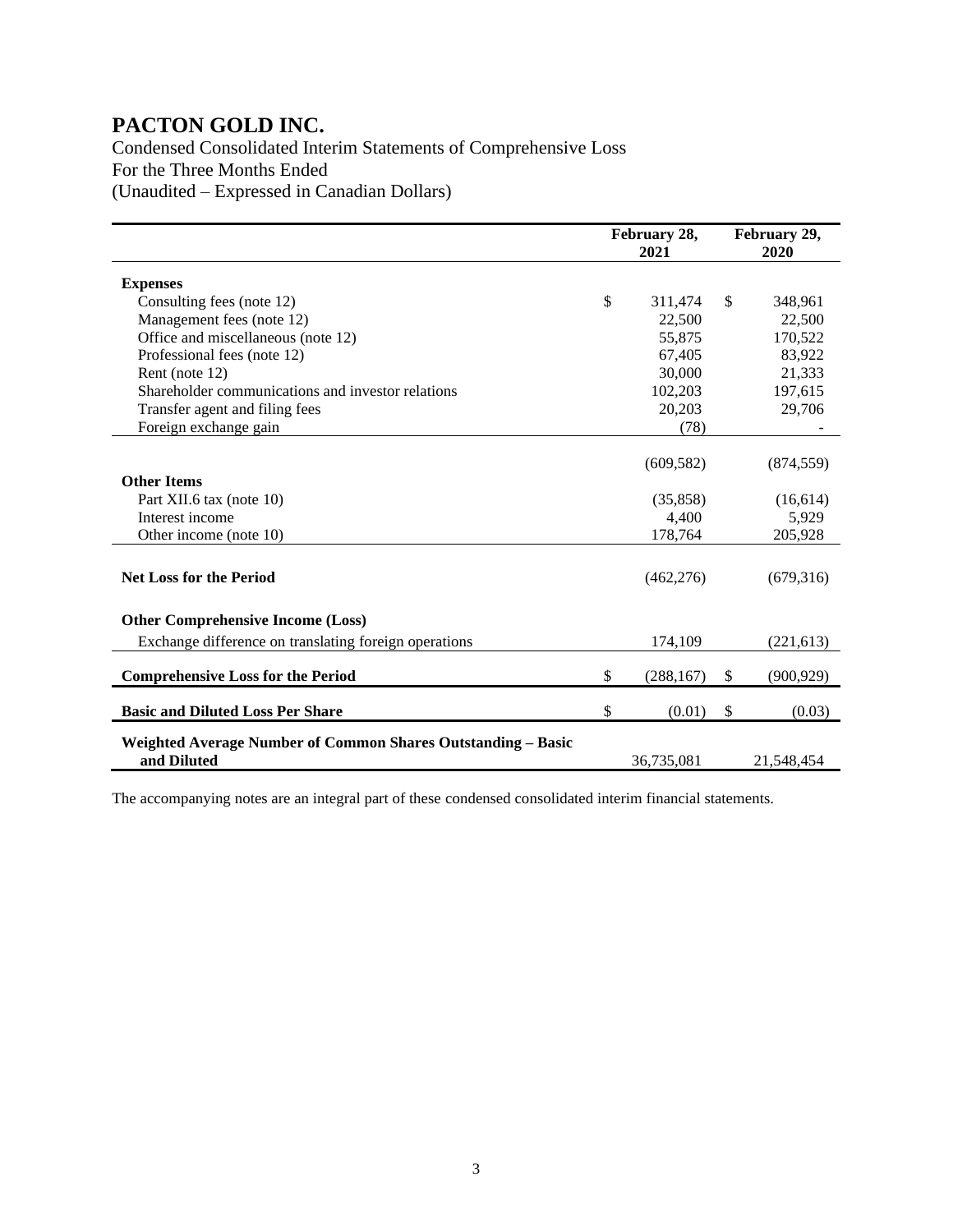Condensed Consolidated Interim Statements of Changes in Shareholders' Equity (Unaudited – Expressed in Canadian Dollars)

|                                                         | <b>Capital Stock</b>       |    |                         |                                                         |                |                |                                                               |            |    |              |
|---------------------------------------------------------|----------------------------|----|-------------------------|---------------------------------------------------------|----------------|----------------|---------------------------------------------------------------|------------|----|--------------|
|                                                         | Number of<br><b>Shares</b> |    | Capital<br><b>Stock</b> | <b>Share-based</b><br><b>Payments</b><br><b>Reserve</b> | <b>Deficit</b> |                | <b>Accumulated</b><br>Other<br>Comprehensive<br>Income (Loss) |            |    | <b>Total</b> |
| Balance, November 30, 2019                              | 18,367,303                 | \$ | 34,021,523              | \$<br>4,261,056                                         |                | (25,950,709)   | \$                                                            | (623, 392) | \$ | 11,708,478   |
| Private placements                                      | 4,496,492                  |    | 5,713,166               |                                                         |                |                |                                                               |            |    | 5,713,166    |
| Share issue costs                                       |                            |    | (69, 639)               | 13,053                                                  |                |                |                                                               |            |    | (56, 586)    |
| Flow-through liability                                  |                            |    | (317, 376)              |                                                         |                |                |                                                               |            |    | (317, 376)   |
| Shares issued for exploration and evaluation assets     | 40,000                     |    | 40,000                  |                                                         |                |                |                                                               |            |    | 40,000       |
| Net loss for the period                                 |                            |    |                         |                                                         |                | (679, 316)     |                                                               |            |    | (679, 316)   |
| Exchange difference on translating foreign operations   |                            |    |                         |                                                         |                |                |                                                               | (221, 613) |    | (221, 613)   |
| Balance, February 29, 2020                              | 22,903,795                 |    | 39,387,674              | 4,274,109                                               |                | (26, 630, 025) |                                                               | (845,005)  |    | 16,186,753   |
| Private placements                                      | 8,051,224                  |    | 6,617,838               |                                                         |                |                |                                                               |            |    | 6,617,838    |
| Share issue costs                                       |                            |    | (174, 057)              | 69,333                                                  |                |                |                                                               |            |    | (104, 724)   |
| Flow-through liability                                  |                            |    | (281,980)               |                                                         |                |                |                                                               |            |    | (281,980)    |
| Shares issued for exploration and evaluation assets     | 1,592,500                  |    | 1,626,025               |                                                         |                |                |                                                               |            |    | 1,626,025    |
| Exercise of stock options                               | 25,500                     |    | 33,915                  |                                                         |                |                |                                                               |            |    | 33,915       |
| Fair value of stock options                             |                            |    | 24,601                  | (24,601)                                                |                |                |                                                               |            |    |              |
| Share-based payments (note 11)                          |                            |    |                         | 1,688,352                                               |                |                |                                                               |            |    | 1,688,352    |
| Expiry of stock options                                 |                            |    |                         | (18, 807)                                               |                | 18,807         |                                                               |            |    |              |
| Expiry of warrants                                      |                            |    |                         | (97, 601)                                               |                | 97,601         |                                                               |            |    |              |
| Net loss for the period                                 |                            |    |                         |                                                         |                | (5,854,169)    |                                                               |            |    | (5,854,169)  |
| Reclassification on deregistration of foreign operation |                            |    |                         |                                                         |                |                |                                                               | 34,241     |    | 34,241       |
| Exchange difference on translating foreign operations   |                            |    |                         |                                                         |                |                |                                                               | 594,778    |    | 594,778      |
| <b>Balance, November 30, 2020</b>                       | 33,573,019                 |    | 47,234,016              | 5,890,785                                               |                | (32, 367, 786) |                                                               | (215,986)  |    | 20,541,029   |
| Private placements                                      | 3,817,778                  |    | 3,637,000               |                                                         |                |                |                                                               |            |    | 3,637,000    |
| Share issue costs                                       |                            |    | (81,306)                | 16,707                                                  |                |                |                                                               |            |    | (64, 599)    |
| Flow-through liability                                  |                            |    | (201,000)               |                                                         |                |                |                                                               |            |    | (201,000)    |
| Shares issued for exploration and evaluation assets     | 30,000                     |    | 27,900                  |                                                         |                |                |                                                               |            |    | 27,900       |
| Net loss for the period                                 |                            |    |                         |                                                         |                | (462, 276)     |                                                               |            |    | (462, 276)   |
| Exchange difference on translating foreign operations   |                            |    |                         |                                                         |                |                |                                                               | 174,109    |    | 174,109      |
| Balance, February 28, 2021                              | 37,420,797                 | \$ | 50,616,610              | \$<br>5,907,492                                         | \$             | (32,830,062)   | \$                                                            | (41, 877)  | \$ | 23,652,163   |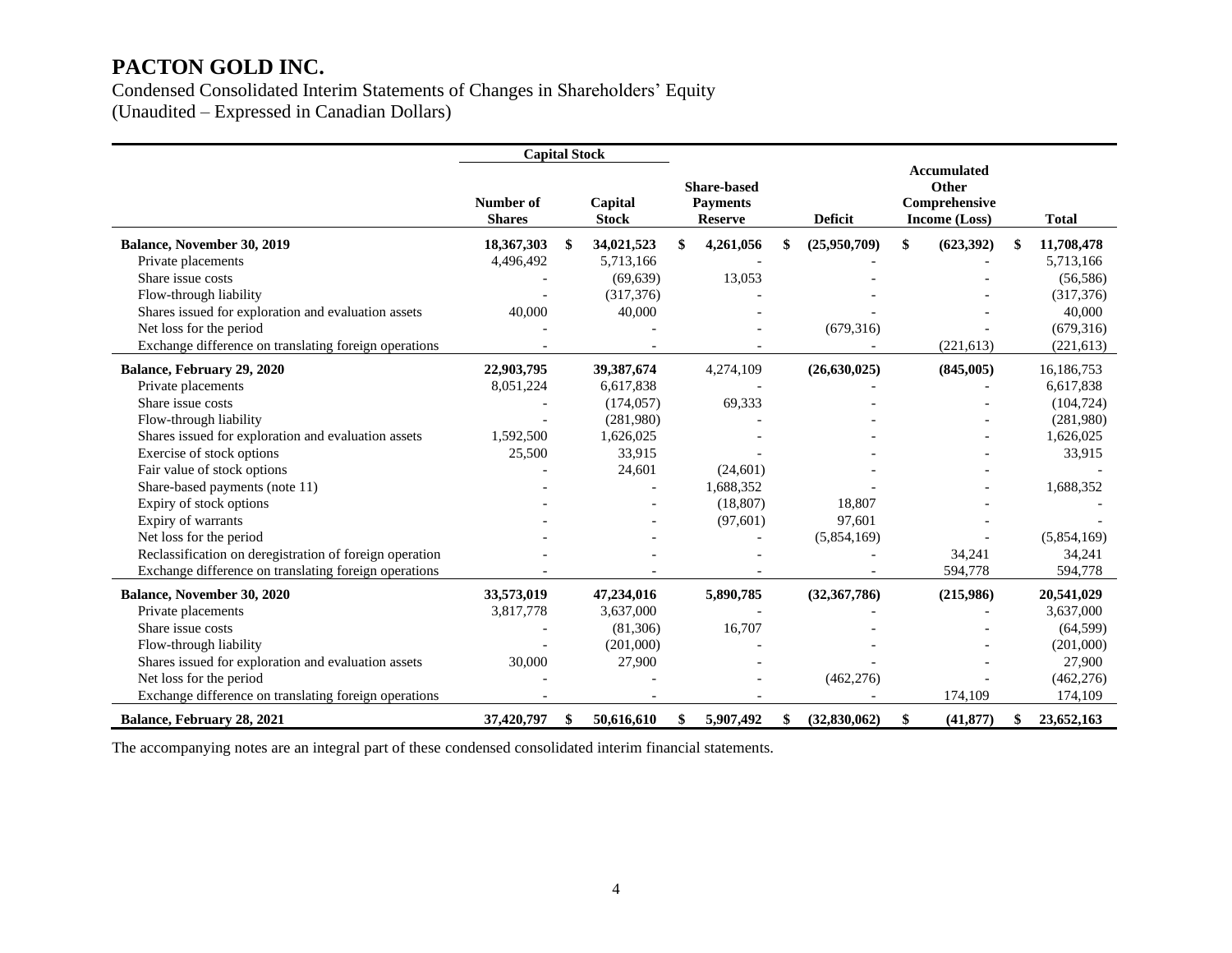Condensed Consolidated Interim Statements of Cash Flows For the Three Months Ended (Unaudited – Expressed in Canadian Dollars)

|                                                                       | February 28,<br>2021 |             |    | February 29,<br>2020 |
|-----------------------------------------------------------------------|----------------------|-------------|----|----------------------|
| <b>Operating Activities</b>                                           |                      |             |    |                      |
| Net loss                                                              | \$                   | (462, 276)  | \$ | (679,316)            |
| Items not involving cash                                              |                      |             |    |                      |
| Foreign exchange gain                                                 |                      | (78)        |    |                      |
| Other income                                                          |                      | (178, 764)  |    | (220, 369)           |
| Changes in non-cash working capital                                   |                      |             |    |                      |
| Receivables                                                           |                      | (220,779)   |    | (79,006)             |
| Prepaid expenses                                                      |                      | (57, 120)   |    | (283, 373)           |
| Accounts payable and accrued liabilities                              |                      | (16,987)    |    | (189, 753)           |
|                                                                       |                      |             |    |                      |
| <b>Cash Used in Operating Activities</b>                              |                      | (936,004)   |    | (1,451,817)          |
| <b>Investing Activities</b><br>Exploration and evaluation assets, net |                      | (2,098,468) |    | (1,418,104)          |
| Sale of exploration and evaluation assets                             |                      | 500,000     |    |                      |
| <b>Cash Used in Investing Activities</b>                              |                      | (1,598,468) |    | (1,418,104)          |
| <b>Financing Activity</b>                                             |                      |             |    |                      |
| Net proceeds from share issuances                                     |                      | 3,572,401   |    | 5,671,021            |
| <b>Cash Provided by Financing Activity</b>                            |                      | 3,572,401   |    | 5,671,021            |
| <b>Inflow of Cash and Cash Equivalents</b>                            |                      | 1,037,929   |    | 2,801,100            |
| <b>Effect of Foreign Exchange on Cash and Cash Equivalents</b>        |                      | 980         |    | (4, 351)             |
| <b>Cash and Cash Equivalents, Beginning of Period</b>                 |                      | 2,721,339   |    | 905,356              |
| <b>Cash and Cash Equivalents, End of Period</b>                       | \$                   | 3,760,248   | \$ | 3,702,105            |

#### **Supplemental Disclosure with Respect to Cash Flows** (note 13)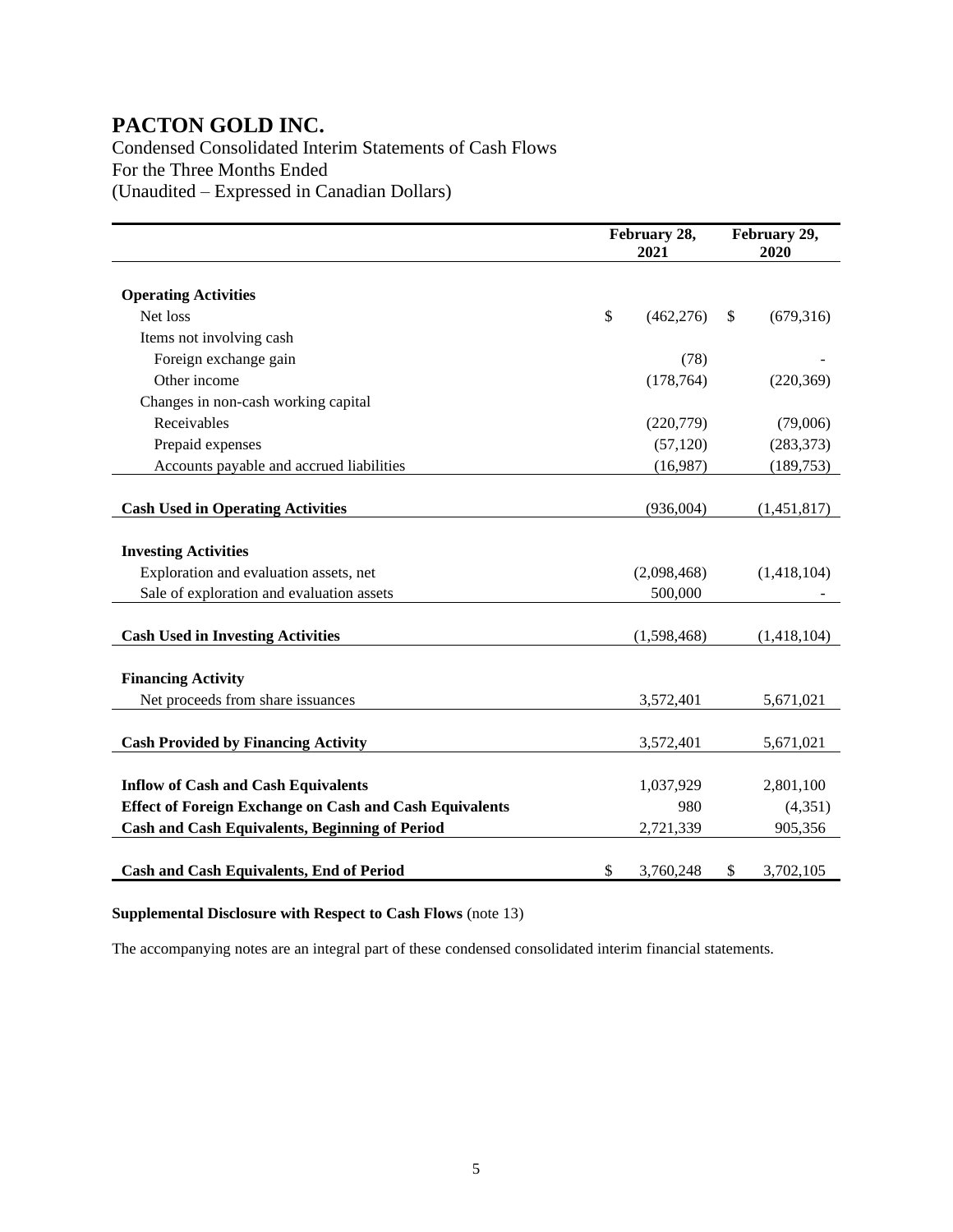Notes to the Condensed Consolidated Interim Financial Statements For the Three Months Ended February 28, 2021 and 2020 (Unaudited – Expressed in Canadian Dollars)

#### **1. NATURE OF OPERATIONS**

Pacton Gold Inc. (the "Company" or "Pacton") was incorporated pursuant to the British Columbia *Business Corporations Act* on December 15, 2010. The address of the Company's corporate office and its principal place of business is 1680 – 200 Burrard Street, Vancouver, British Columbia, Canada, V6C 3L6. The Company's registered and records office is  $400 - 725$  Granville Street, Vancouver, British Columbia, Canada, V7Y 1G5. The Company operates in Canada and Australia. On July 17, 2012, the Company's stock was listed on the TSX Venture Exchange ("TSX-V") trading under the symbol "NX". On April 27, 2017, the Company changed its name to Pacton Gold Inc. and began trading under the symbol "PAC". The Company's shares also trade on the OTC Exchange in the United States under the symbol "PACXF" and on the Frankfurt Stock Exchange under the symbol "2NKN". The principal business of the Company is the identification, evaluation and acquisition of mineral properties, as well as exploration of mineral properties once acquired. The Company is an exploration stage company and is in the process of acquiring and exploring its mineral property interests.

On June 9, 2020, the Company consolidated its common shares on the basis of one new share for ten old shares. All share and per share amounts have been revised to reflect the consolidation.

#### **2. GOING CONCERN**

These condensed consolidated interim financial statements (the "financial statements") have been prepared on the basis of accounting principles applicable to a going concern, which assumes that the Company will continue in operation for the foreseeable future and will be able to realize its assets and discharge its liabilities in the normal course of operations.

The Company has incurred a loss during the three months ended February 28, 2021 of \$462,276 (2020 - \$679,316) and as at February 28, 2021 has a deficit of \$32,830,062 (November 30, 2020 - \$32,367,786), has limited resources, no sources of operating cash flow and no assurances that sufficient funding will be available to continue operations for an extended period of time. The Company is in the exploration stage, and accordingly, has not yet commenced revenue-producing operations.

In March 2020, there was a global outbreak of coronavirus (COVID-19). The actual and threatened spread of the virus globally has had a material adverse effect on the global economy and, specifically, the regional economies in which the Company operates. The pandemic could continue to have a negative impact on the stock market, including trading prices of the Company's shares and its ability to raise new capital. These factors, among others, could have a significant impact on the Company's operations.

These material uncertainties may cast significant doubt upon the Company's ability to continue as a going concern.

The application of the going concern concept is dependent upon the Company's ability to satisfy its liabilities as they become due and to obtain the necessary financing to complete the exploration and development of its mineral property interests, the attainment of profitable mining operations or the receipt of proceeds from the disposition of its mineral property interests. Management is actively engaged in the review and due diligence on opportunities of merit in the mining sector and is seeking to raise the necessary capital to meet its funding requirements. There can be no assurance that management's plan will be successful.

If the going concern assumption were not appropriate for these financial statements, then adjustments may be necessary in the carrying values of assets and liabilities, the reported expenses and the statement of financial position classifications used. Such adjustments could be material.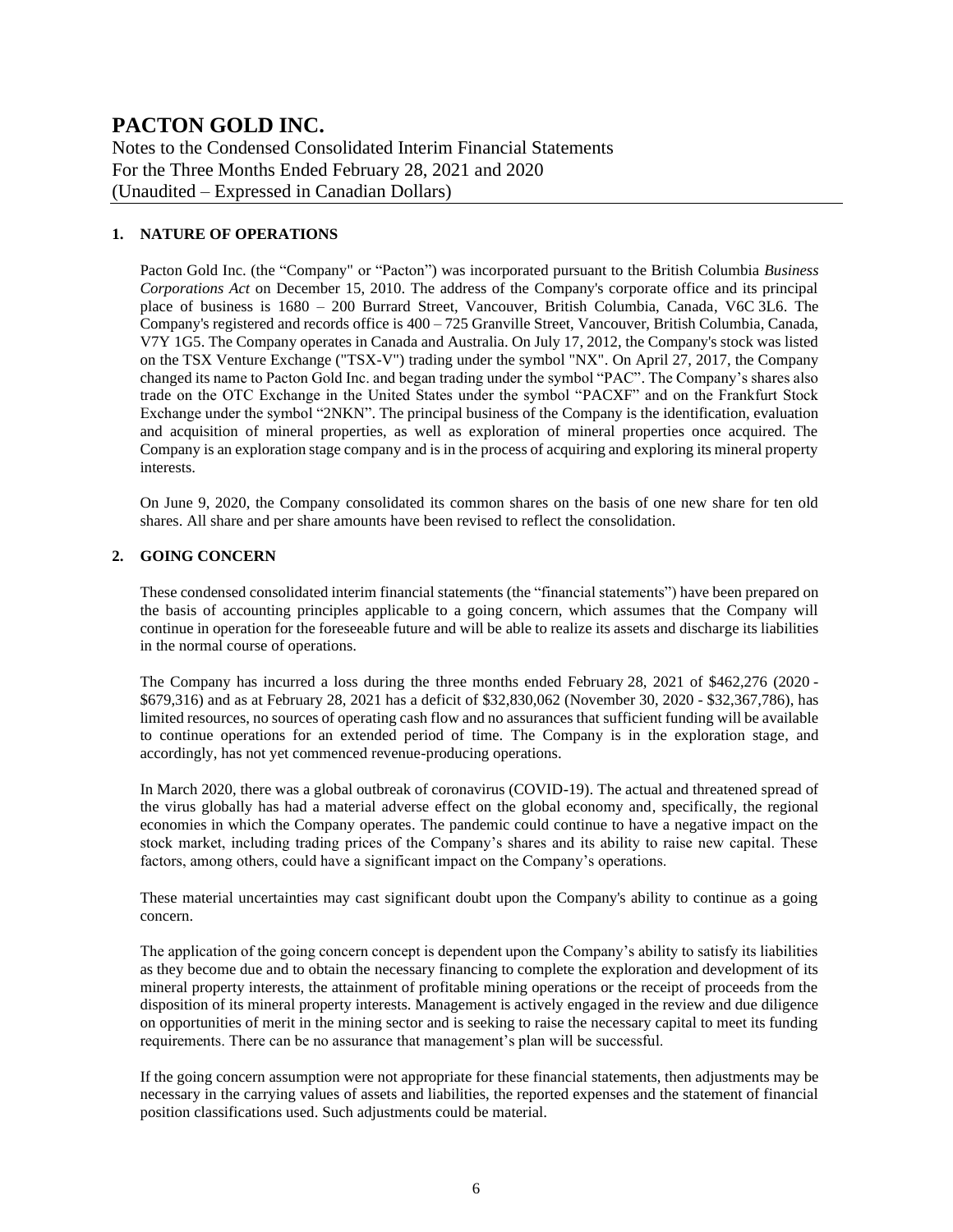Notes to the Condensed Consolidated Interim Financial Statements For the Three Months Ended February 28, 2021 and 2020 (Unaudited – Expressed in Canadian Dollars)

#### **3. BASIS OF PREPARATION**

#### a) Statement of compliance

The condensed consolidated interim financial statements of the Company have been prepared in accordance with International Accounting Standard 34 *Interim Financial Reporting*.

The condensed consolidated interim financial statements of the Company should be read in conjunction with the Company's 2020 annual consolidated financial statements that have been prepared in accordance with International Financial Reporting Standards ("IFRS"), as issued by the International Accounting Standards Board.

These financial statements were reviewed by the Audit Committee and approved and authorized for issue by the Board of Directors on April 28, 2021.

b) Basis of measurement

These financial statements have been prepared under the historical cost basis, except for certain financial instruments, which are measured at fair value, as explained in the significant accounting policies (note 4). These financial statements have been prepared under the accrual basis of accounting, except for cash flow information.

c) Subsidiaries

These financial statements include all subsidiaries in the accounts of the Company for the periods presented. These subsidiaries are listed as follows:

|                                                | Ownership<br>February 28, | Ownership<br>November 30, |                     |                     |
|------------------------------------------------|---------------------------|---------------------------|---------------------|---------------------|
| <b>Subsidiary</b>                              | 2021                      | 2020                      | <b>Incorporated</b> | <b>Nature</b>       |
| Pacton Pilbara Pty. Ltd.<br>("Pacton Pilbara") | 100%                      | 100%                      | Australia           | Mineral exploration |
| CTTR Gold Pty. Ltd.<br>("CTTR")                | Nil                       | $Nil*$                    | Australia           | Mineral exploration |
| Drummond East Pty. Ltd.<br>("Drummond East")   | 100%                      | 100\%                     | Australia           | Mineral exploration |
| Arrow (Pilbara) Pty. Ltd.<br>("Arrow Pilbara") | 100%                      | 100%                      | Australia           | Mineral exploration |

\*CTTR was de-registered during the year ended November 30, 2020

Control exists when the Company has the power, directly or indirectly, to govern the financial and operating policies of an entity so as to obtain benefits from its activities. The financial statements of subsidiaries are included in the financial statements from the date that control commences until the date that control ceases. All significant intercompany transactions and balances have been eliminated.

#### **4. SIGNIFICANT ACCOUNTING POLICIES**

The condensed consolidated interim financial statements have been prepared, for all periods presented, following the same accounting policies and methods of computation as described in note 4 to the audited consolidated financial statements for the year ended November 30, 2020.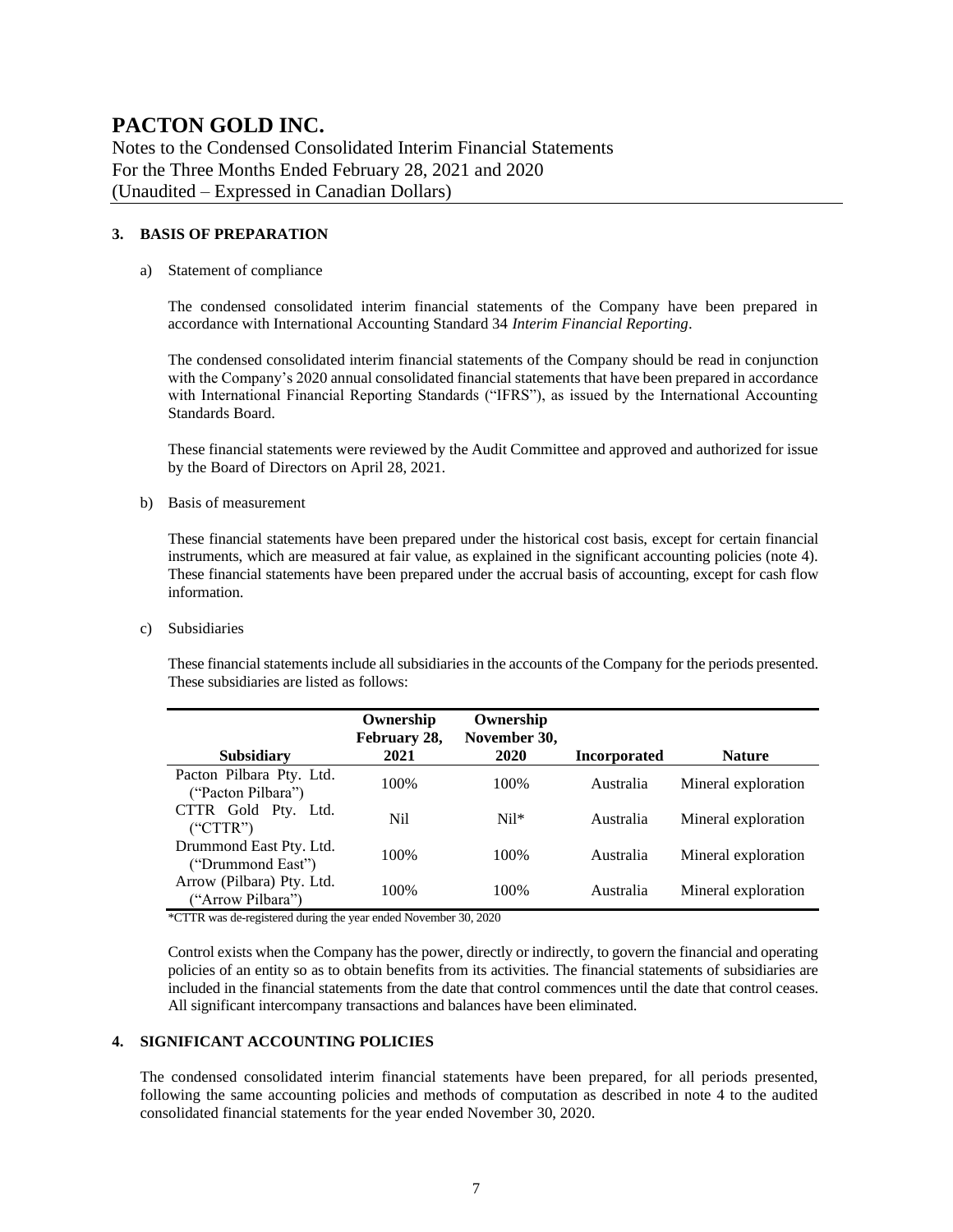Notes to the Condensed Consolidated Interim Financial Statements For the Three Months Ended February 28, 2021 and 2020 (Unaudited – Expressed in Canadian Dollars)

#### **5. CRITICAL ACCOUNTING ESTIMATES AND JUDGMENTS**

The Company makes estimates and assumptions about the future that affect the reported amounts of assets and liabilities. Estimates and judgments are continually evaluated based on historical experience and other factors, including expectations of future events that are believed to be reasonable under the circumstances. In the future, actual experience may differ from these estimates and assumptions.

The effect of a change in an accounting estimate is recognized prospectively by including it in comprehensive income or loss in the year of the change, if the change affects that year only, or in the year of the change and future years, if the change affects both.

#### *Critical judgments in applying accounting policies*

Information about critical judgments in applying accounting policies that have the most significant risk of causing material adjustment to the carrying amounts of assets and liabilities recognized in the financial statements within the next financial year are discussed below.

a) Impairment of exploration and evaluation assets

The application of the Company's accounting policy for exploration and evaluation expenditures and impairment of the capitalized expenditures requires judgment in determining whether it is likely that future economic benefits will flow to the Company, which may be based on assumptions about future events or circumstances. Estimates and assumptions made may change if new information becomes available. If, after expenditure is capitalized, information becomes available suggesting that the recovery of expenditure is unlikely, the amount capitalized is written off in profit or loss in the year the new information becomes available.

b) Title to mineral property interests

Although the Company has taken steps to verify title to mineral properties in which it has an interest, these procedures do not guarantee the Company's title. Such properties may be subject to prior agreements or transfers and title may be affected by undetected defects.

c) Income taxes

Significant judgment is required in determining the provision for income taxes. There are many transactions and calculations undertaken during the ordinary course of business for which the ultimate tax determination is uncertain. The Company recognizes liabilities and contingencies for anticipated tax audit issues based on the Company's current understanding of the tax law. For matters where it is probable that an adjustment will be made, the Company records its best estimate of the tax liability, including the related interest and penalties in the current tax provision. Management believes they have adequately provided for the probable outcome of these matters; however, the final outcome may result in a materially different outcome than the amount included in the tax liabilities.

In addition, the Company recognizes deferred tax assets relating to tax losses carried forward to the extent that it is probable that taxable profit will be available against which a deductible temporary difference can be utilized. This is deemed to be the case when there are sufficient taxable temporary differences relating to the same taxation authority and the same taxable entity that are expected to reverse in the same year as the expected reversal of the deductible temporary difference, or in years into which a tax loss arising from the deferred tax asset can be carried back or forward. However, utilization of the tax losses also depends on the ability of the taxable entity to satisfy certain tests at the time the losses are recouped.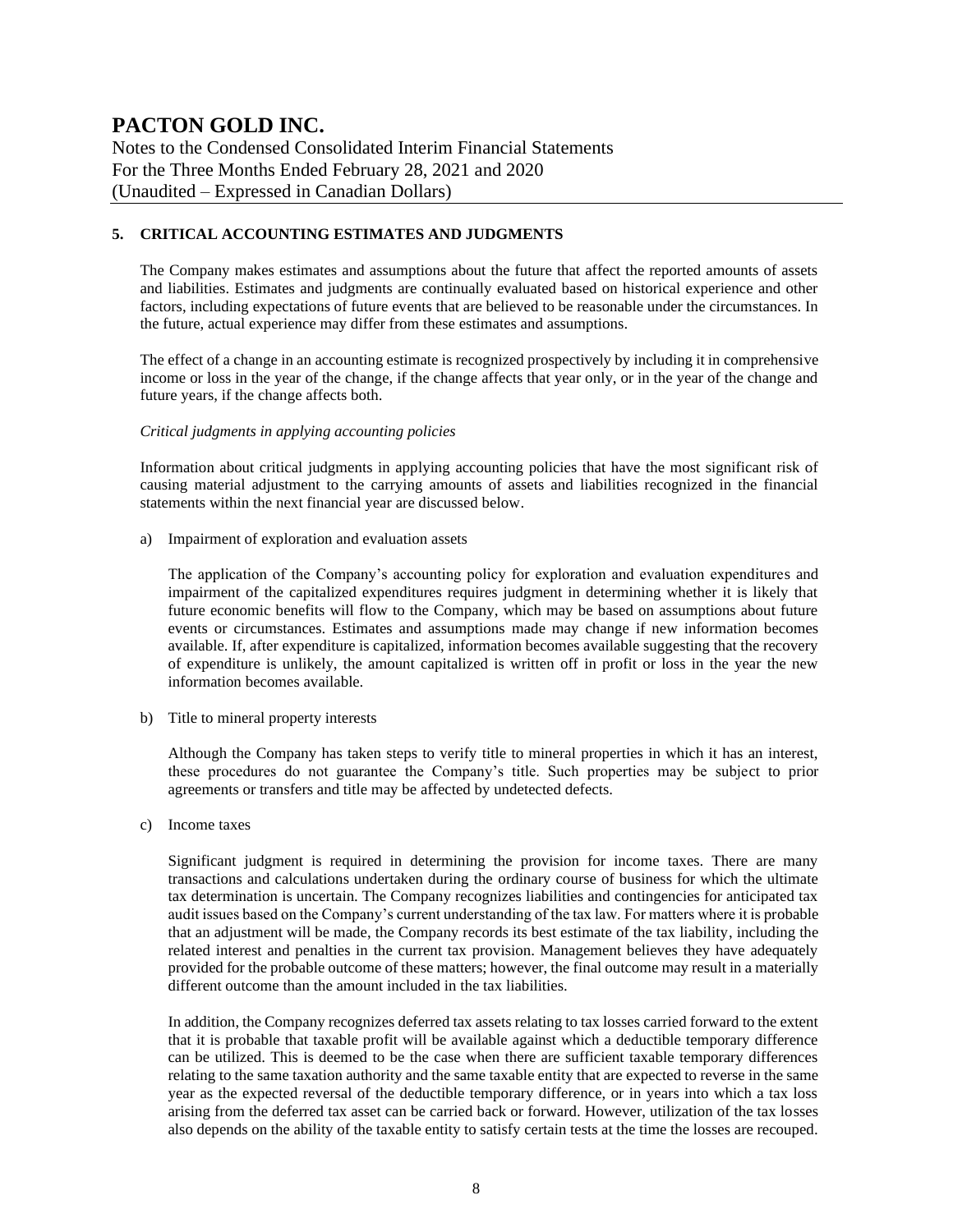Notes to the Condensed Consolidated Interim Financial Statements For the Three Months Ended February 28, 2021 and 2020 (Unaudited – Expressed in Canadian Dollars)

#### **5. CRITICAL ACCOUNTING ESTIMATES AND JUDGMENTS** (Continued)

*Critical judgments in applying accounting policies (continued)*

d) Going concern

The assessment of the Company's ability to continue as a going concern requires significant judgment. The financial statements have been prepared on the basis of accounting principles applicable to a going concern, as disclosed in note 2.

#### e) Joint arrangement

Significant judgment is required in determining whether the Company's interest in arrangements constitutes a joint arrangement. The Company has not, after considering the structure and form of the arrangement and the terms agreed by the parties in the contractual arrangement and the Company's rights and obligations arising from the arrangement, classified its interests as joint ventures under IFRS 11 *Joint Arrangements*. Consequently, it accounts for its interest under IFRS 6 *Exploration for and Evaluation of Mineral Resources*.

#### *Key sources of estimation uncertainty*

The following are key assumptions concerning the future and other key sources of estimation uncertainty that have a significant risk of resulting in material adjustments to the financial statements.

a) Decommissioning liabilities

Rehabilitation provisions have been created based on the Company's internal estimates. Assumptions, based on the current economic environment, have been made, which management believes are a reasonable basis upon which to estimate the future liability. These estimates take into account any material changes to the assumptions that occur when reviewed regularly by management. Estimates are reviewed annually and are based on current regulatory requirements. Significant changes in estimates of contamination, restoration standards and techniques will result in changes to provisions from year to year. Actual rehabilitation costs will ultimately depend on future market prices for the rehabilitation costs that will reflect the market condition at the time the rehabilitation costs are actually incurred. The final cost of the currently recognized rehabilitation provisions may be higher or lower than currently provided for. As at February 28, 2021, the Company had no known rehabilitation requirements, and accordingly, no provision has been made.

b) Fair value of stock options granted

The Company uses the Black-Scholes option pricing model to value the stock options granted during the year. The Black-Scholes model was developed for use in estimating the fair value of traded options that have no vesting restrictions and are fully transferable. The model requires management to make estimates that are subjective and may not be representative of actual results. Changes in assumptions can materially affect estimates of fair values.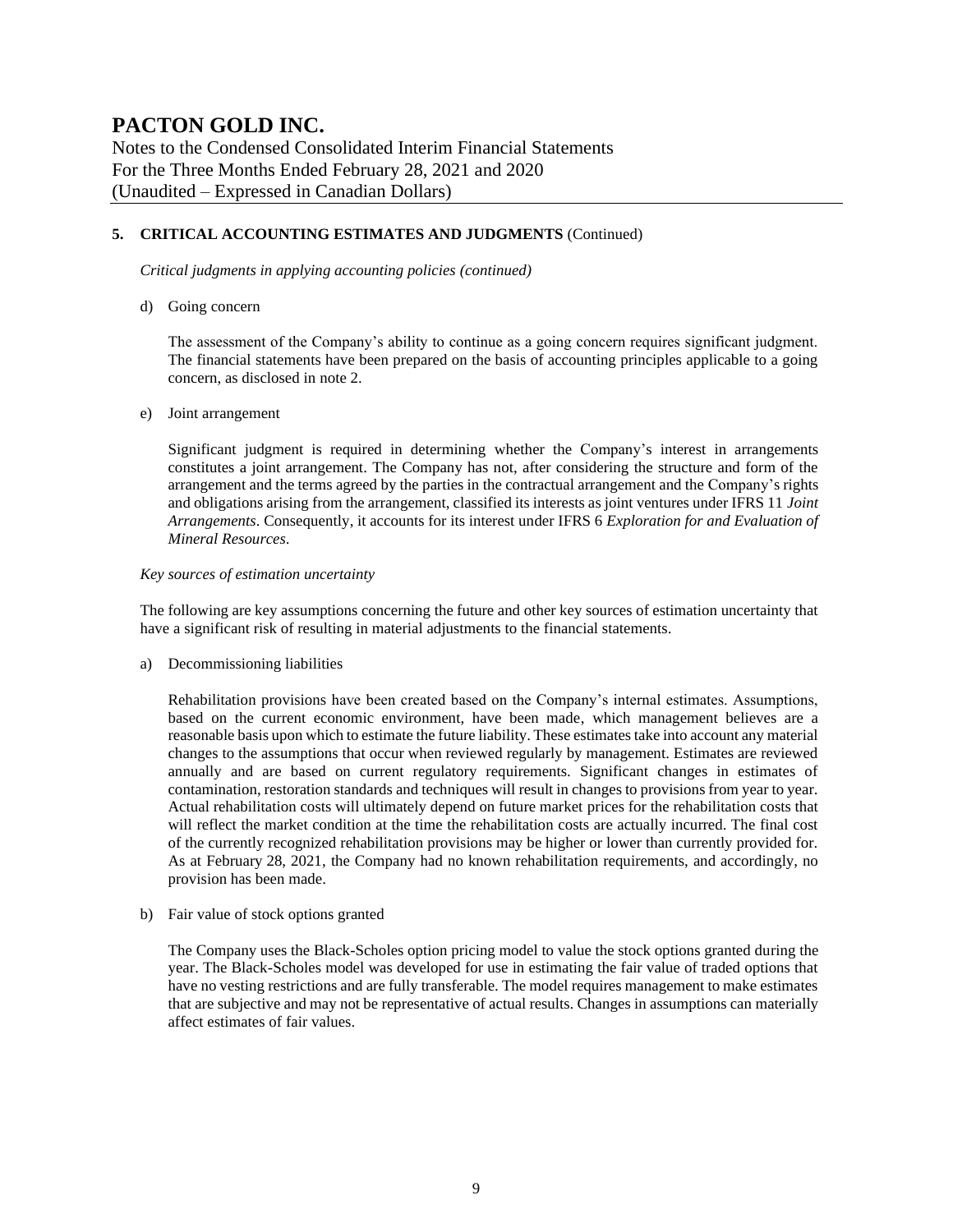Notes to the Condensed Consolidated Interim Financial Statements For the Three Months Ended February 28, 2021 and 2020 (Unaudited – Expressed in Canadian Dollars)

#### **6. FINANCIAL INSTRUMENTS**

Financial instruments are agreements between two parties that result in promises to pay or receive cash or equity instruments. The Company classifies its financial instruments as follows: cash and cash equivalents and marketable securities, as fair value through profit or loss; receivables, as amortized cost; and accounts payable and accrued liabilities, as amortized cost. The carrying values of these instruments approximate their fair values due to their short term to maturity.

The following table sets forth the Company's financial assets measured at fair value by level within the fair value hierarchy:

| <b>February 28, 2021</b>  | <b>Level 1</b> | <b>Level 2</b> |                              |                               |                          | Level 3     |  | <b>Total</b> |
|---------------------------|----------------|----------------|------------------------------|-------------------------------|--------------------------|-------------|--|--------------|
| Cash and cash equivalents | \$3,760,248    | \$             |                              |                               | $\overline{\phantom{a}}$ | \$3,760,248 |  |              |
| Marketable securities     | 2,303,100      | -              |                              |                               |                          | 2,303,100   |  |              |
|                           | \$6,063,348    | S              | $\qquad \qquad \blacksquare$ | S<br>$\overline{\phantom{a}}$ |                          | \$6,063,348 |  |              |
|                           |                |                |                              |                               |                          |             |  |              |
| <b>November 30, 2020</b>  | Level 1        |                | <b>Level 2</b>               |                               | Level 3                  |             |  | <b>Total</b> |
| Cash and cash equivalents | \$2,721,339    | \$             | $\overline{\phantom{0}}$     | -S                            | $\overline{\phantom{a}}$ | \$2,721,339 |  |              |

The Company has exposure to the following risks from its use of financial instruments:

- Credit risk;
- Liquidity risk; and
- Market risk.
- a) Credit risk

Credit risk is the risk that one party to a financial instrument will cause a financial loss for the other party by failing to discharge an obligation. The Company manages credit risk, in respect of cash, by placing it at major Canadian financial institutions. Included in receivables is \$507,156 (November 30, 2020 - \$271,753) owing from the Canada Revenue Agency and the Australian Taxation Office. The Company has minimal credit risk.

b) Liquidity risk

Liquidity risk is the risk that the Company will not be able to meet its financial obligations as they fall due. The Company's approach to managing liquidity is to ensure, as far as possible, that it will always have sufficient liquid funds to meet its liabilities when due, under both normal and stressed conditions, without incurring unacceptable losses or risking damage to the Company's reputation. The contractual financial liabilities of the Company as of February 28, 2021 equal \$617,016 (November 30, 2020 - \$1,029,424). All of the liabilities presented as accounts payable and accrued liabilities are due within 30 days of February 28, 2021.

c) Market risk

Market risk is the risk that changes in market prices, such as foreign exchange rates and interest rates, will affect the Company's income or the value of its holdings of financial instruments. The objective of market risk management is to manage and control market risk exposure within acceptable parameters, while optimizing the return on capital.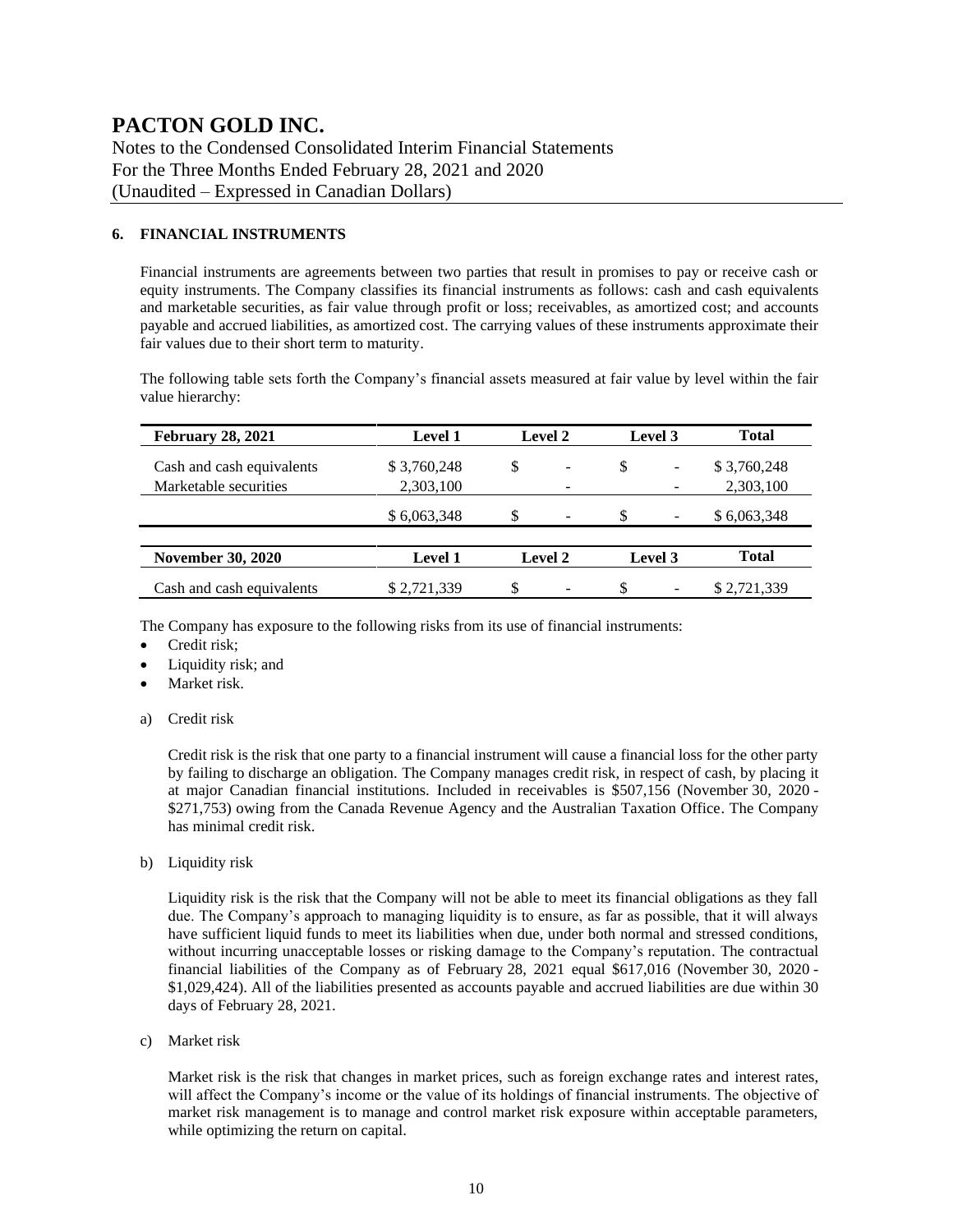Notes to the Condensed Consolidated Interim Financial Statements For the Three Months Ended February 28, 2021 and 2020 (Unaudited – Expressed in Canadian Dollars)

#### **6. FINANCIAL INSTRUMENTS** (Continued)

- c) Market risk (continued)
	- *i) Currency risk –* Currency risk is the risk that the fair value or future cash flows will fluctuate as a result of changes in foreign exchange rates. The Company has operations in Canada and Australia and incurs operating and exploration expenditures in both currencies. The fluctuation of the Canadian dollar in relation to the Australian dollar ("AUD") will have an impact upon the results of the Company. The Company does not hold substantial funds in a foreign currency, and only a small amount of its accounts payable and accrued liabilities is denominated in AUD. A fluctuation in the exchanges rates between the Canadian and Australian dollars of 10% would result in a \$5,200 change in the Company's cash, \$1,000 change in accounts payable and accrued liabilities and \$569,500 change in other comprehensive income (loss). The Company does not use any techniques to mitigate currency risk.
	- *ii) Interest rate risk –* Interest rate risk is the risk that future cash flows will fluctuate as a result of changes in market interest rates. Interest earned on cash is at nominal interest rates, and therefore, the Company does not consider interest rate risk to be significant. The Company has no interestbearing financial liabilities.
	- *iii) Other price risk –* Other price risk is the risk that the fair value or future cash flows of a financial instrument will fluctuate due to changes in market prices, other than those arising from interest rate risk. The Company is exposed to price risk on its marketable securities.
- d) Capital management

The Company considers its capital to be comprised of shareholders' equity.

The Company manages the capital structure and makes adjustments to it in light of changes in economic conditions and the risk characteristics of the underlying assets. To maintain or adjust the capital structure, the Company may attempt to issue new shares. Although the Company has been successful at raising funds in the past through the issuance of capital stock, it is uncertain whether it will continue this method of financing due to the current difficult market conditions.

In order to facilitate the management of its capital requirements, the Company prepares expenditure budgets that are updated as necessary depending on various factors, including successful capital deployment and general industry conditions.

Management reviews the capital structure on a regular basis to ensure that the above objectives are met. There have been no changes to the Company's approach to capital management during the three months ended February 28, 2021. The Company is not subject to externally imposed capital requirements.

#### **7. MARKETABLE SECURITEIS**

During the three months ended February 28, 2021, the Company sold a 75% interest in the Arrow Pilbara property and the Yandicoogina and Boodalyerrie property (note 9(a)) and received 129,721,250 common shares of Raiden Resources Limited ("Raiden"), a company listed on the Australian Securities Exchange (valued at \$2,327,503 based on the trading price on February 19, 2021 and net of their put option value for a six-month hold period). There was no unrealized gain or loss on the marketable securities at February 28, 2021.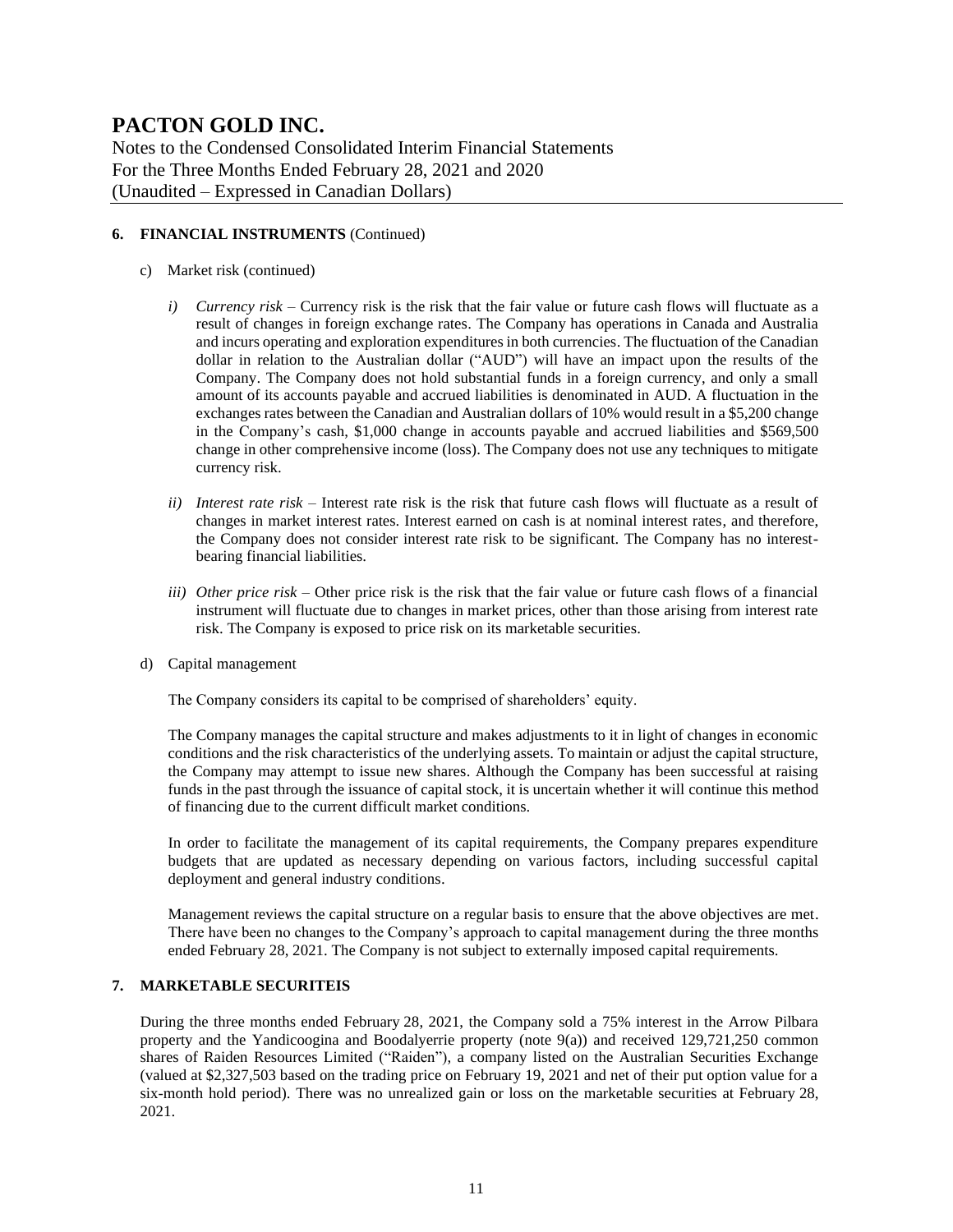Notes to the Condensed Consolidated Interim Financial Statements For the Three Months Ended February 28, 2021 and 2020 (Unaudited – Expressed in Canadian Dollars)

#### **8. EQUIPMENT**

|                                                  | Furniture and<br>Equipment |         |  |
|--------------------------------------------------|----------------------------|---------|--|
| Cost                                             |                            |         |  |
| <b>Balance, November 30, 2019</b>                | \$                         | 150,453 |  |
| Additions                                        |                            | 2,692   |  |
| Balance, November 30, 2020 and February 28, 2021 | \$                         | 153,145 |  |
| <b>Accumulated Depreciation</b>                  |                            |         |  |
| <b>Balance, November 30, 2019</b>                | \$                         | 15,046  |  |
| Depreciation*                                    |                            | 27,351  |  |
| <b>Balance, November 30, 2020</b>                |                            | 42,397  |  |
| Depreciation**                                   |                            | 5,537   |  |
| Balance, February 28, 2021                       | \$                         | 47,934  |  |
| Net Book Value, November 30, 2020                | \$                         | 110,748 |  |
| Net Book Value, February 28, 2021                | \$                         | 105,211 |  |

\* \$27,351 capitalized to exploration and evaluation assets \*\* \$5,537 capitalized to exploration and evaluation assets

#### **9. EXPLORATION AND EVALUATION ASSETS**

a) Pilbara Project

#### **Arrow Pilbara**

On May 11, 2018, the Company entered into a share purchase and option agreement whereby the Company could earn up to an 80% interest in Arrow Pilbara, an Australian proprietary limited exploration company. Arrow Pilbara holds two granted tenement licenses and two applications for licenses in the Pilbara Region of Western Australia.

Under the terms of the agreement, the Company was required to make cash payments and issue common shares and common share purchase warrants of the Company to acquire a 51% interest in Arrow Pilbara as follows:

• Issue 108,695 common shares (issued and valued at \$695,652) and 108,695 common share purchase warrants (issued and valued at \$583,761) exercisable into one share at \$3.50 for three years and pay \$500,000 (paid \$400,000), with remaining due upon grant of application. On January 7, 2020, the outstanding \$100,000 payment was renegotiated down to \$45,995 and paid.

To acquire a further 29% interest in Arrow Pilbara, the Company was required to:

- Pay \$250,000 or an equivalent number of common shares based on the five-day trailing volumeweighted average price at the time of issue, subject to a floor price of no lower than \$1.90 per common share; and
- Fund exploration expenditures up to a maximum of \$500,000.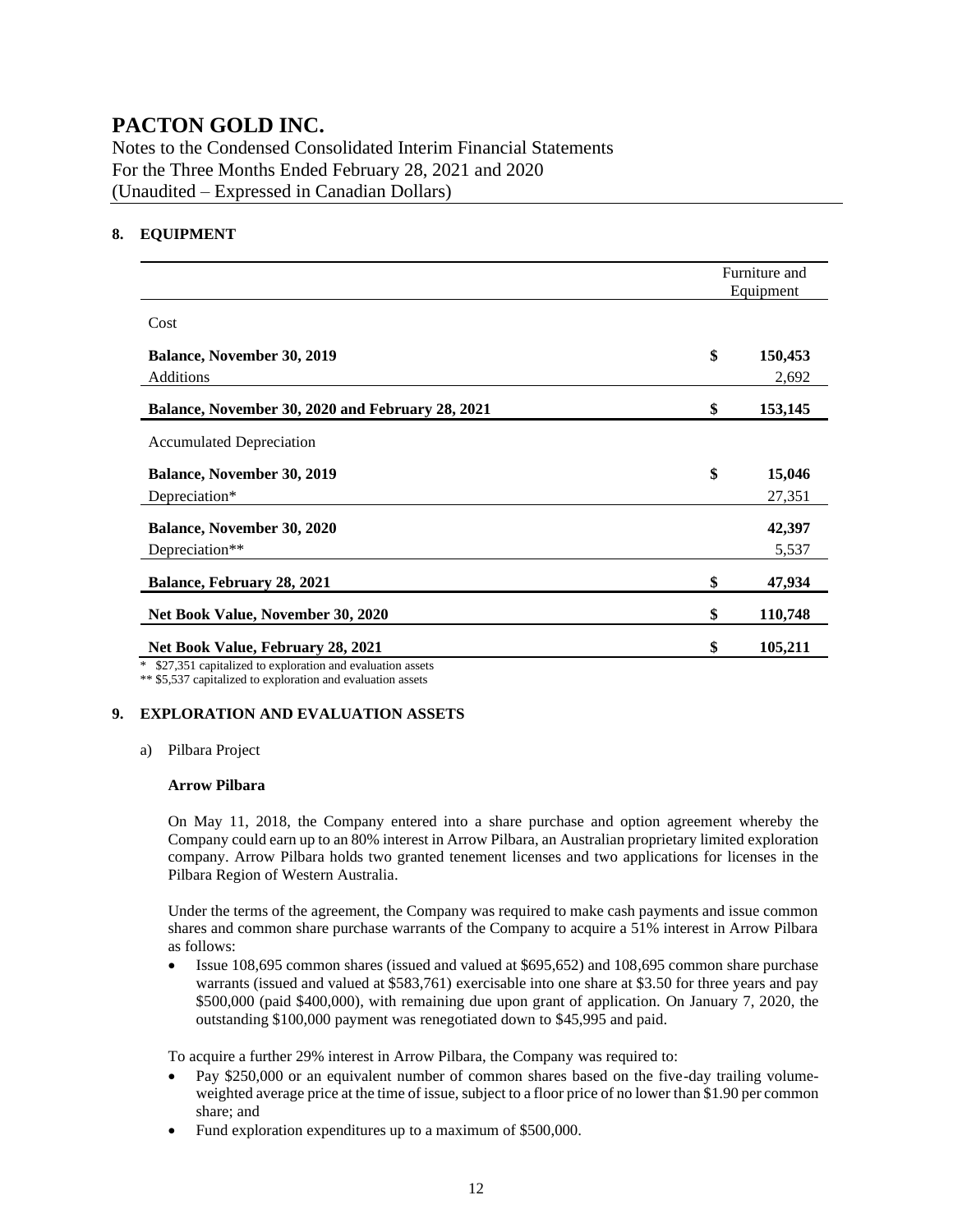Notes to the Condensed Consolidated Interim Financial Statements For the Three Months Ended February 28, 2021 and 2020 (Unaudited – Expressed in Canadian Dollars)

#### **9. EXPLORATION AND EVALUATION ASSETS** (Continued)

#### a) Pilbara Project (continued)

#### **Arrow Pilbara** (continued)

The vendor retains a right to explore for, mine and extract lithium, caesium and tantalum from the property.

A discovery bonus of \$500,000 cash is payable if the Company reports a National Instrument ("NI") 43-101-defined "measured mineral resource" or "inferred mineral resource" of at least 100,000 ounces of gold on the property.

The Company also issued 22,794 common shares valued at \$58,125 as a finder's fee on the transaction.

The acquisition of 51% of Arrow Pilbara has been accounted for as an acquisition of assets and liabilities, as Arrow Pilbara does not meet the definition of a business under IFRS 3 *Business Combinations*. The acquisition of the net assets of Arrow Pilbara was recorded at the fair value of the consideration transferred of \$1,637,538, as detailed above. The net assets acquired were as follows:

| <b>Net Assets Acquired</b>                                    |                          |
|---------------------------------------------------------------|--------------------------|
| Exploration and evaluation assets<br>Non-controlling interest | 3,210,860<br>(1,573,322) |
|                                                               | 1,637,538                |

On August 20, 2018, the Company entered into a share purchase agreement to acquire the remaining ownership interest in Arrow Pilbara. Under the terms of the agreement, the Company acquired the remaining 49% ownership interest in Arrow Pilbara by paying \$1,000,000 (paid) and issuing 200,000 common shares (issued and valued at \$820,000).

The purchase of the remaining 49% interest was accounted for as follows:

| <b>Acquisition of 49% Interest</b>      |             |
|-----------------------------------------|-------------|
| Additional consideration paid           | 1,820,000   |
| Elimination of non-controlling interest | (1,573,322) |
| Loss on acquisition                     | 246,678     |

On January 6, 2020, the Company surrendered two tenement licenses, which resulted in an impairment charge of \$636,906 for the year ended November 30, 2019.

On February 16, 2021, the Company sold a 75% interest in the Arrow Pilbara property and the Yandicoogina and Boodalyerrie property. The Company received \$500,000 and 129,721,250 common shares of Raiden, a company listed on the Australian Securities Exchange (valued at \$2,327,503 based on the trading price on February 19, 2021 and net of their put option value for a six-month hold period). The Company will receive a further \$500,000 by February 16, 2022.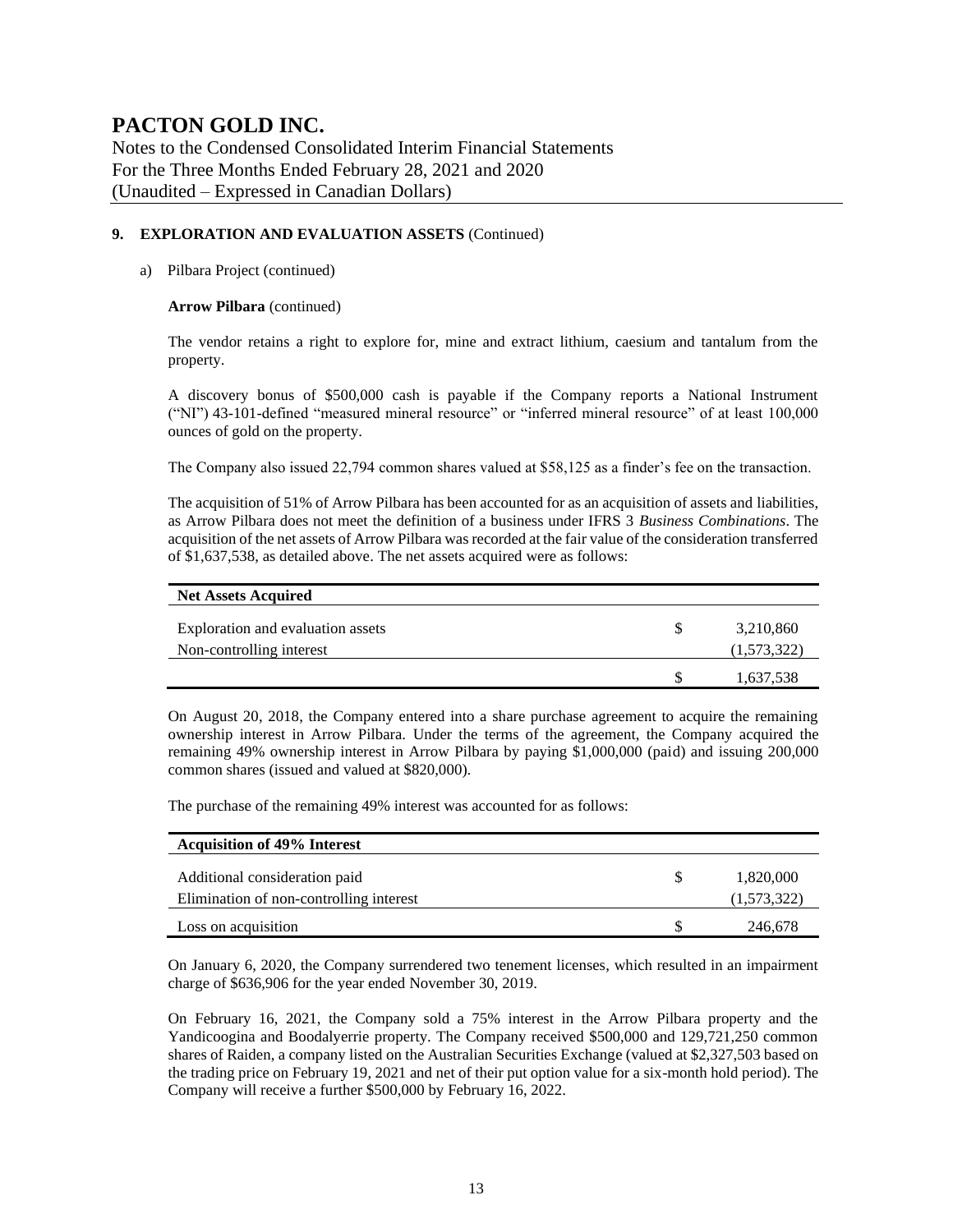Notes to the Condensed Consolidated Interim Financial Statements For the Three Months Ended February 28, 2021 and 2020 (Unaudited – Expressed in Canadian Dollars)

#### **9. EXPLORATION AND EVALUATION ASSETS** (Continued)

#### a) Pilbara Project (continued)

#### **Arrow Pilbara** (continued)

The Company retains a 25% carried interest in the Arrow Pilbara property and the Yandicoogina and Boodalyerrie property until the delineation of a mineral resource in accordance with the Joint Ore Reserves Committee 2012 guidelines (or other globally recognized code) of at least 250,000 ounces gold at a minimum grade of one gram per tonne gold across any of the properties. Following that, the parties will be required to enter into a joint venture, under which the Company can contribute proportional to its respective equity interest or dilute.

#### **Drummond East**

On August 15, 2018, the Company entered into a share purchase agreement to acquire a 100% interest in Drummond East, an arm's length Australian exploration company wholly owned by Impact Minerals Ltd. ("Impact"). Drummond East holds seven granted tenement licenses in the Pilbara Region of Western Australia.

Under the terms of the agreement, the Company paid Impact a total of \$350,000 and issued to Impact 212,500 common shares of the Company valued at \$860,625.

In addition, the Company will pay a bonus to Impact of \$500,000 if the Company publishes measured, indicated or inferred gold resources of more than 250,000 ounces on the property. The Company granted Impact a 2% net smelter return royalty ("NSR") in respect of the property. The Company retains an exclusive and unlimited right to purchase back 50% of the NSR from Impact for \$500,000.

The Company paid a finder's fee of 29,187 common shares (issued and valued at \$145,938).

The acquisition of Drummond East has been accounted for as an acquisition of assets and liabilities, as Drummond East does not meet the definition of a business under IFRS 3. The acquisition of the net assets of Drummond East was recorded at the fair value of the consideration transferred of \$1,356,563, as detailed above. The net assets acquired consisted entirely of exploration and evaluation assets.

On January 6, 2020, the Company surrendered three tenement licenses, which resulted in an impairment charge of \$629,073 for the year ended November 30, 2019.

At November 30, 2021, the Company decided not to complete expenditure on three additional tenement licenses. An impairment charge of \$644,600 has been recorded effective November 30, 2021.

#### **Friendly Creek**

On August 11, 2018, the Company entered into a tenement sale agreement to acquire 100% of the Friendly Creek exploration license and mining leases in the Pilbara Region of Western Australia.

Under the terms of the agreement, the Company purchased a 100% interest in Friendly Creek by paying the vendors a total of \$25,000 (paid) and issuing to the vendors 250,000 common shares of the Company (issued and valued at \$562,500).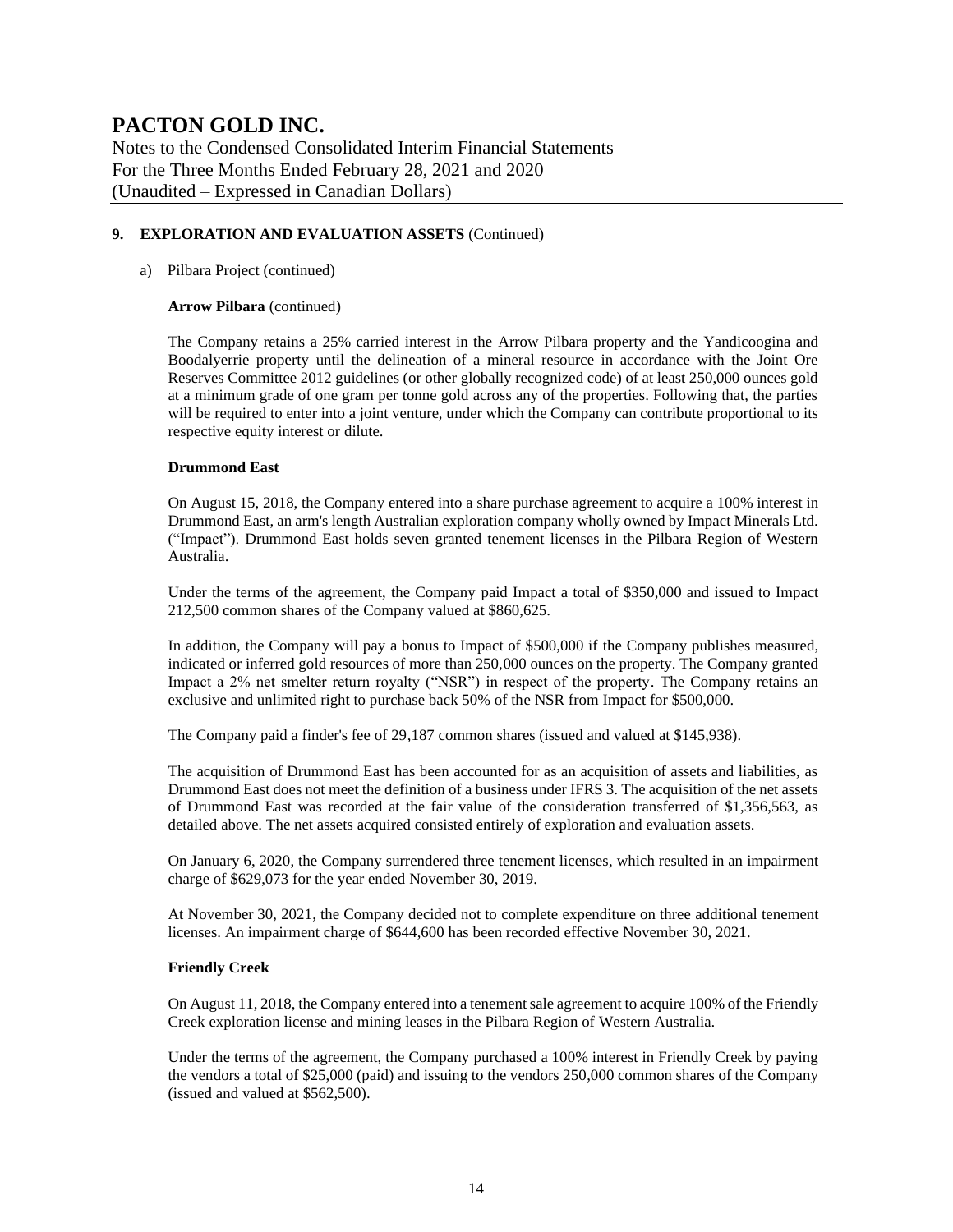Notes to the Condensed Consolidated Interim Financial Statements For the Three Months Ended February 28, 2021 and 2020 (Unaudited – Expressed in Canadian Dollars)

#### **9. EXPLORATION AND EVALUATION ASSETS** (Continued)

#### a) Pilbara Project (continued)

#### **Yandicoogina and Boodalyerrie**

On September 25, 2018, the Company entered into a tenement sale agreement to acquire 100% of both the Yandicoogina and Boodalyerrie exploration licenses and mining leases from Gardner Mining Pty. Ltd. ("Gardner Mining"), an Australian proprietary limited exploration company.

Under the terms of the agreement, the Company purchased a 100% ownership interest in the projects by paying Gardner Mining \$25,000 (paid) and issuing to Gardner Mining 300,000 common shares of the Company (issued and valued at \$720,000).

On February 16, 2021, the Company sold a 75% interest in Yandicoogina and Boodalyerrie. See "Arrow Pilbara".

#### **Golden Palms Project**

On November 5, 2018, the Company entered into a tenement sale agreement to acquire the Golden Palms tenement license in Western Australia.

Under the terms of the agreement, Pacton can purchase 100% of the property by paying a total of \$100,000 (paid) and issuing 40,000 common shares on completion of the transaction (issued on February 18, 2020 and valued at \$40,000).

#### **Hong Kong Project**

On November 23, 2018, the Company entered into a tenement sale agreement to acquire a 70% interest in the Hong Kong project from Clancy Exploration Ltd. ("Clancy"), an Australian Securities Exchangelisted exploration company.

Under the terms of the agreement, the Company purchased a 70% interest in the Hong Kong project by paying Clancy \$200,000 (paid) and issuing to Clancy 378,061 common shares of the Company (issued and valued at \$1,323,215). In addition, the Company issued 30,000 common shares valued at \$82,500 as a finder's fee on the project.

Upon completion of the acquisition, the Company and Clancy will enter into a joint venture, with Pacton acting as operator of the Hong Kong project. A minimum of AUD \$520,000 must be spent by the Company within two years of completion of the transaction. Clancy will be free carried with respect to expenditures until a decision to mine is made unanimously by both parties.

At November 30, 2020, the Company decided not to complete expenditure on the tenement license. An impairment charge of \$1,624,322 has been recorded effective November 30, 2020.

#### **Keras Project**

On October 18, 2018, the Company entered into a grant of gold rights agreement to acquire the conglomerate gold rights of Calidus Resources Ltd. in both the Marble Bar sub basin and the northeast Pilbara sub basin of Western Australia's Pilbara craton.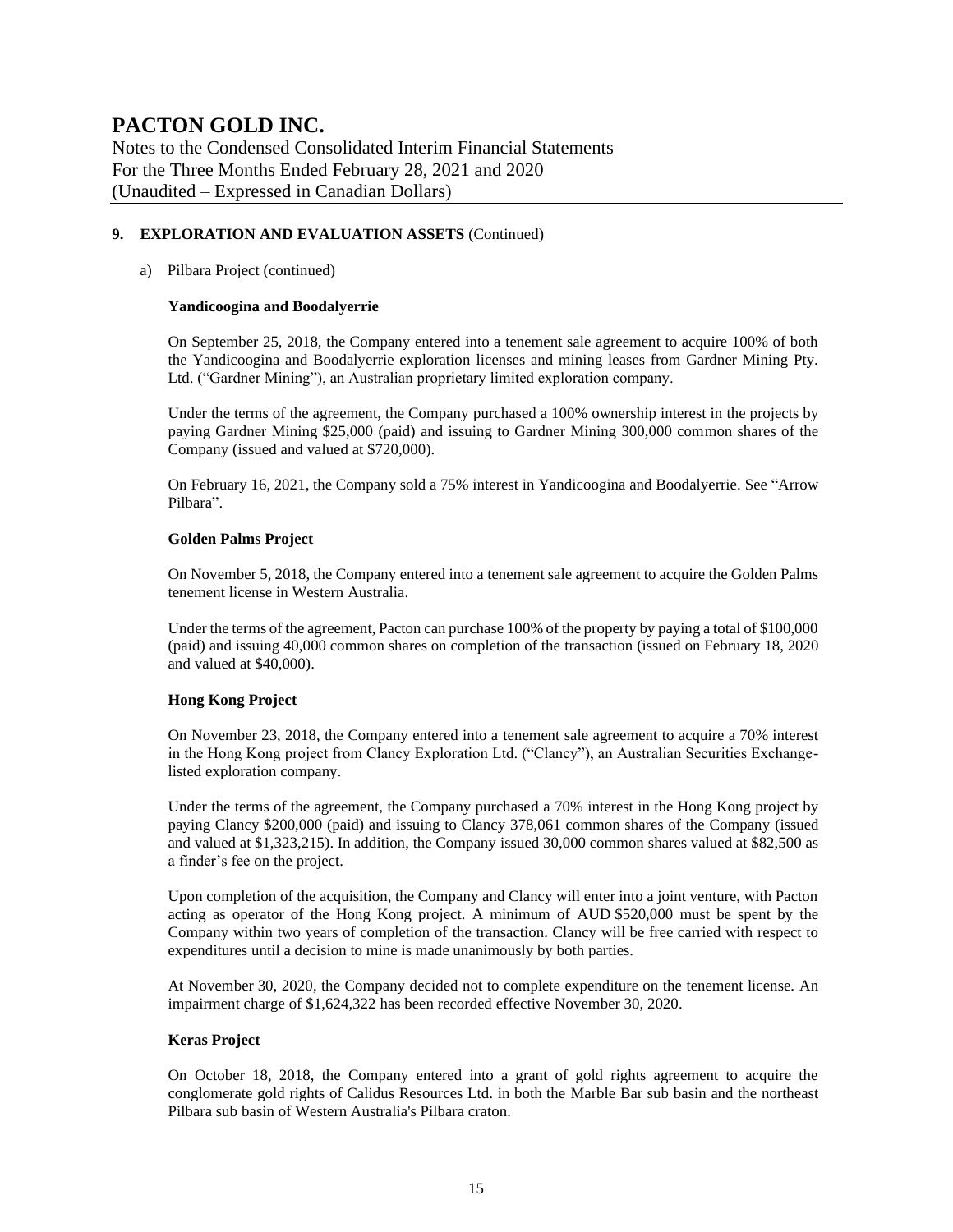Notes to the Condensed Consolidated Interim Financial Statements For the Three Months Ended February 28, 2021 and 2020 (Unaudited – Expressed in Canadian Dollars)

#### **9. EXPLORATION AND EVALUATION ASSETS** (Continued)

#### a) Pilbara Project (continued)

#### **Keras Project** (continued)

Under the terms of the agreement, the Company acquired the gold rights by paying \$10,000 (paid) and issuing 700,000 common shares of the Company (issued and valued at \$1,925,000) and deferred compensation of 300,000 additional common shares of the Company (issued and valued at \$330,000). A minimum of AUD \$55,000 was required to be spent by the Company on each anniversary of the completion of the transaction.

On January 6, 2020, the Company decided not to pursue further exploration on the project. An impairment charge of \$2,221,479 has been recorded effective November 30, 2019.

#### **Tardarinna Project**

On March 22, 2019, the Company entered into a tenement sale agreement to acquire the Tardarinna tenement license in Western Australia.

Under the terms of the agreement, the Company acquired a 100% interest in the property by issuing 125,000 common shares on completion of the transaction (issued on August 27, 2019 and valued at \$281,250).

#### **Sandstorm Royalties**

On May 25, 2020, the Company entered into an agreement with Sandstorm Gold Ltd. ("Sandstorm"), whereby the Company granted Sandstorm a 1% NSR on all the tenements owned by Pacton in Australia for \$81,819. The tenements covered are part of Arrow Pilbara, Friendly Creek, Yandicoogina and Boodalyerrie, Golden Palms Project, Hong Kong Project and Tardarinna Project above. The Company also assigned its royalty buyback on Drummond East to Sandstorm.

b) Red Lake Project

On May 23, 2017, the Company entered into an option agreement to earn a 100% interest in 14 mineral claims in the Red Lake Mining District, located in Ontario. Under the terms of the agreement, the Company was required to make cash payments and issue common shares of the Company as follows:

- Issue 30,000 common shares of the Company (issued and valued at \$42,000) and pay \$16,000 (paid) within five days of approval by the TSX-V, which was received on May 26, 2017;
- Pay \$12,000 on or before May 26, 2018 (paid);
- Pay \$16,000 on or before May 26, 2019 (paid); and
- Pay \$26,000 on or before May 26, 2020 (paid).

The claims are subject to an underlying 2% NSR.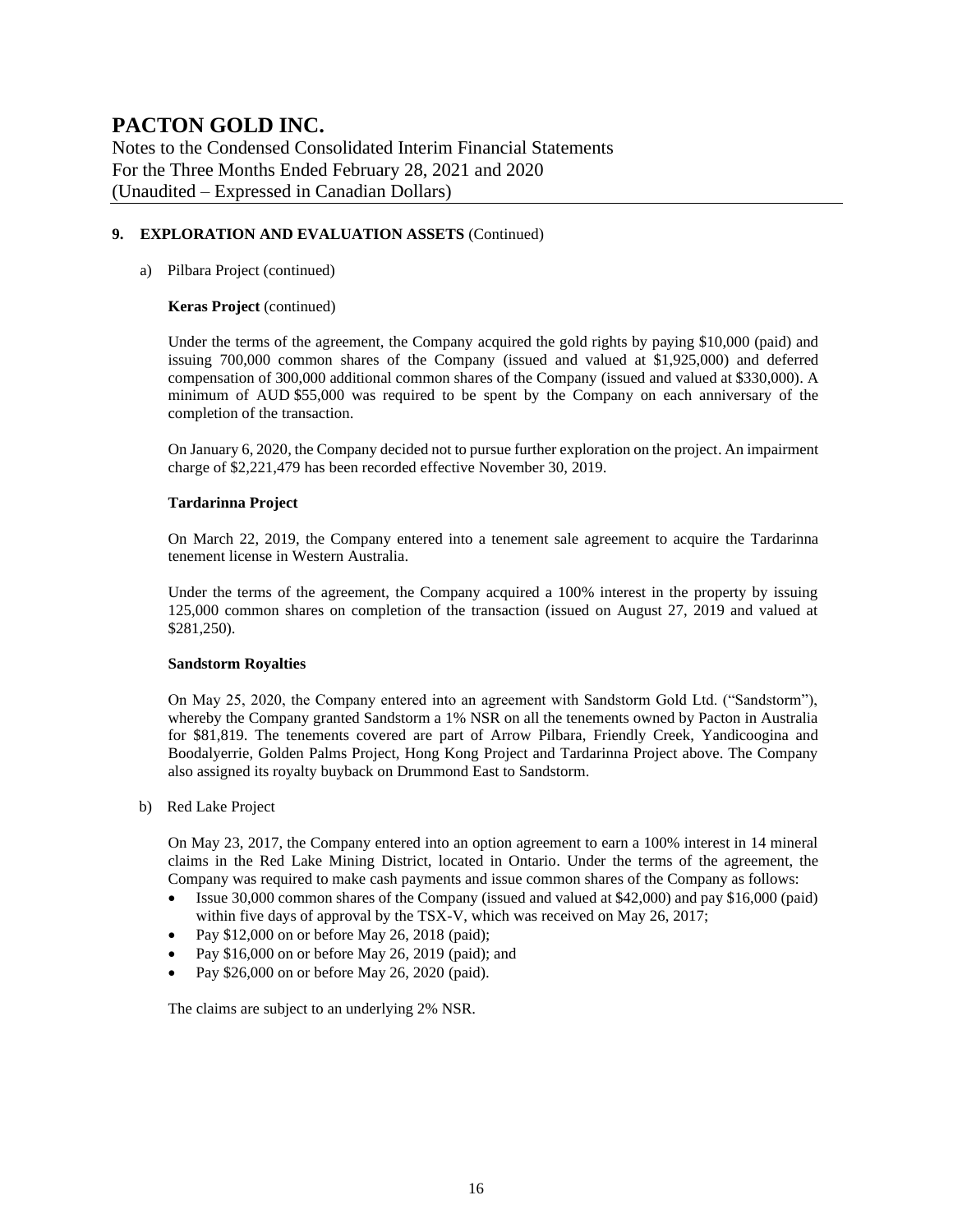Notes to the Condensed Consolidated Interim Financial Statements For the Three Months Ended February 28, 2021 and 2020 (Unaudited – Expressed in Canadian Dollars)

#### **9. EXPLORATION AND EVALUATION ASSETS** (Continued)

b) Red Lake Project (continued)

On May 23, 2017, and as amended November 23, 2017, June 14, 2018 and May 22, 2019, the Company entered into an additional option agreement to earn a 100% interest in 30 additional mineral claims in the Red Lake Mining District, located in Ontario. Under the terms of the agreement, the Company was required to make cash payments and issue common shares of the Company as follows:

- Issue 250,000 common shares of the Company (issued and valued at \$350,000) within five days of approval by the TSX-V, which was received on May 26, 2017;
- Pay \$20,000 on or before June 30, 2018 (paid);
- Pay \$80,000 on or before January 31, 2019 (paid); and
- Pay \$150,000 on or before June 30, 2019 (paid).

The vendors retain a 2.5% NSR, of which two-fifths (1%) can be repurchased by the Company for \$1,500,000. On October 25, 2018, one of the vendors became a director of the Company.

On November 1, 2018, the Company entered into an option agreement to earn a 100% interest in 12 mineral claims in the Red Lake Mining District, located in Ontario. Under the terms of the agreement, the Company was required to make cash payments and issue common shares of the Company as follows:

- Pay \$15,000 on or before November 6, 2018 (paid);
- Pay \$15,000 (paid) and issue 10,000 common shares of the Company (issued and valued at \$25,500) within five days of approval by the TSX-V, which was received November 19, 2018;
- Pay \$40,000 (paid) and issue 7,500 common shares of the Company on or before November 19, 2019 (issued and valued at \$7,875); and
- Pay \$40,000 (paid) and issue 7,500 common shares of the Company on or before November 19, 2020 (issued and valued at \$7,425).

The vendors retain a NSR that ranges from 0.25% to 2.25%, of which one-half can be repurchased by the Company for \$250,000.

On January 29, 2019, the Company entered into an agreement to acquire a 100% interest in additional mineral claims in the Red Lake Mining District, located in Ontario. The Company issued 19,231 common shares on February 6, 2019 valued at \$48,077. The claims are subject to a NSR ranging from 0.25% to 2.25%, of which a portion can be repurchased by the Company for \$250,000.

On February 12, 2019, the Company entered into an agreement to acquire a 100% interest in additional mineral claims in the Red Lake Mining District, located in Ontario. The Company paid \$15,000 and on February 28, 2019 issued 7,500 common shares valued at \$19,125. The claims are subject to a 2% NSR, of which one-half can be repurchased by the Company for \$200,000.

On February 20, 2019, the Company entered into an option agreement to acquire a 100% interest in additional mineral claims in the Red Lake Mining District, located in Ontario. Under the terms of the agreement, the Company must make cash payments and issue common shares of the Company as follows:

- Pay up to \$30,000 on behalf of the vendor for exploration expenditures (paid);
- Issue 12,500 common shares of the Company within five days of approval by the TSX-V, which was received March 5, 2019 (issued and valued at \$31,250);
- Pay \$50,000 (paid) and issue 10,000 common shares of the Company on or before March 5, 2020 (issued and valued at \$8,500); and
- Pay \$50,000 (paid) and issue 12,500 common shares of the Company on or before March 5, 2021 (issued subsequent to February 28, 2021 and valued at \$9,750).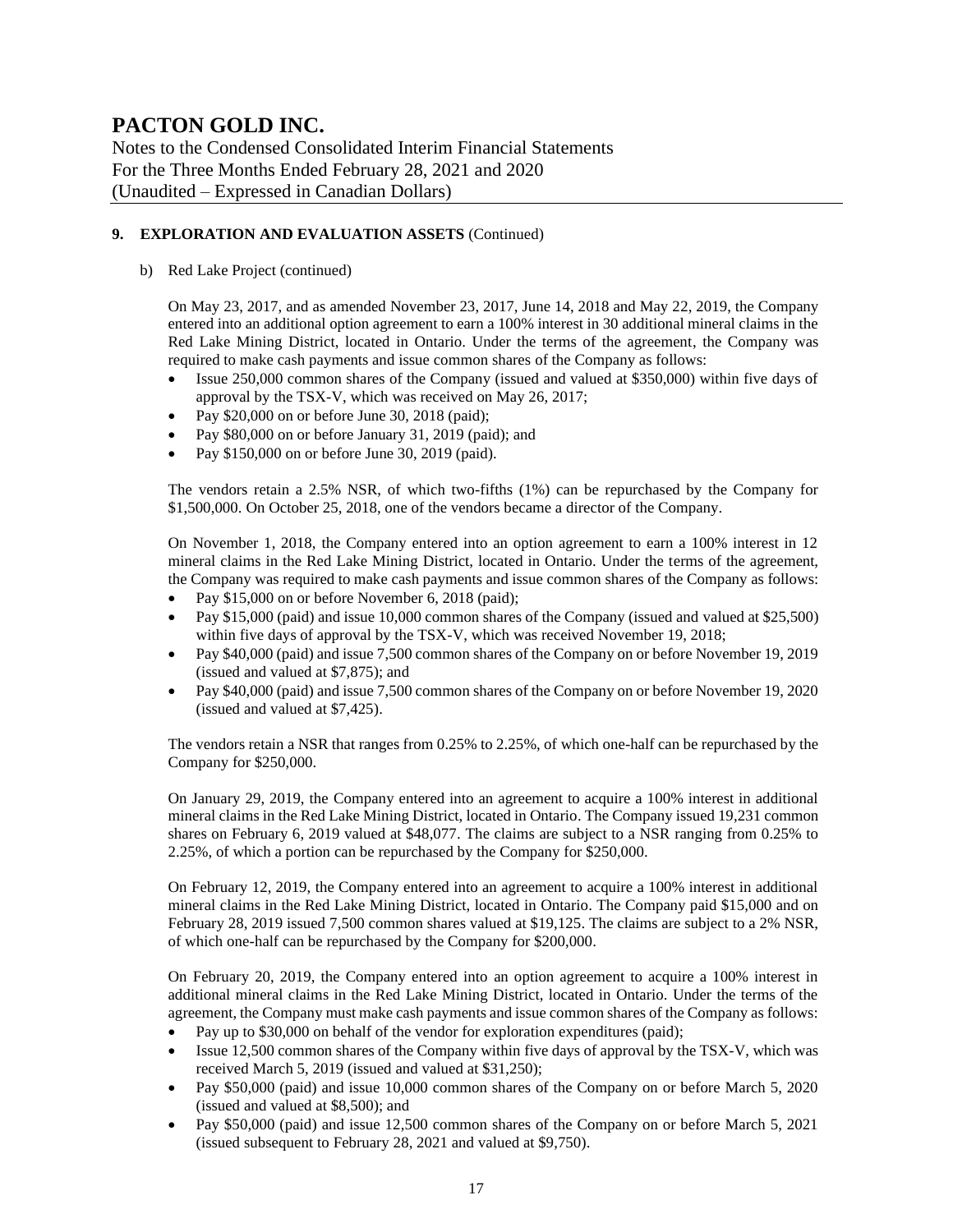Notes to the Condensed Consolidated Interim Financial Statements For the Three Months Ended February 28, 2021 and 2020 (Unaudited – Expressed in Canadian Dollars)

#### **9. EXPLORATION AND EVALUATION ASSETS** (Continued)

#### b) Red Lake Project (continued)

The claims are subject to a 0.25% to 1.75% NSR, of which a portion can be repurchased by the Company at a rate of \$250,000 for each 0.25% portion that is repurchased.

On March 13, 2019, the Company entered into an option agreement to acquire a 100% interest in additional mineral claims in the Red Lake Mining District, located in Ontario. Under the terms of the agreement, the Company must make cash payments and issue common shares of the Company as follows:

- Pay up to \$40,000 on behalf of the vendor for exploration expenditures (paid);
- Issue 10,000 common shares of the Company within five days of approval by the TSX-V, which was received March 21, 2019 (issued and valued at \$23,000);
- Pay \$50,000 (paid) and issue 10,000 common shares of the Company on or before March 21, 2020 (issued and valued at \$6,000); and
- Pay \$50,000 (paid subsequent to February 28, 2021) and issue 12,500 common shares of the Company on or before March 21, 2021 (issued subsequent to February 28, 2021 and valued at \$10,875).

The claims are subject to a 2.5% NSR, of which one-half can be repurchased by the Company for \$2,000,000.

On April 23, 2019, the Company entered into an option agreement to acquire a 100% interest in additional mineral claims in the Red Lake Mining District, located in Ontario. Under the terms of the agreement, the Company was required to make cash payments and issue common shares of the Company as follows:

- Pay \$30,000 (paid) and issue 10,000 common shares of the Company (issued and valued at \$16,500) within five days of approval by the TSX-V, which was received on May 6, 2019;
- Pay \$30,000 (paid) and issue 15,000 common shares of the Company on or before May 6, 2020 (issued and valued at \$11,250); and
- Pay \$30,000 (paid) on or before May 6, 2021.

On July 23, 2019, the Company entered into two agreements to acquire 100% interests in additional mineral claims in the Red Lake Mining District, located in Ontario. Under the terms of each agreement, the Company must make a cash payment of \$100,000 and issue 40,000 common shares of the Company upon approval by the TSX-V. A total of \$200,000 was paid and 80,000 common shares were issued on August 12, 2019 and valued at \$140,000.

On October 22, 2019, the Company entered into an option agreement to acquire a 100% interest in additional mineral claims in the Red Lake Mining District, located in Ontario. Under the terms of the agreement, the Company must make cash payments and issue common shares of the Company as follows:

- Pay \$35,000 (paid) and issue 15,000 common shares of the Company within five days of approval by the TSX-V, which was received November 6, 2019 (issued and valued at \$16,500);
- Pay \$22,500 (paid) and issue 15,000 common shares of the Company on or before November 6, 2020 (issued and valued at \$14,850);
- Pay \$22,500 and issue 15,000 common shares of the Company on or before November 6, 2021;
- Pay \$22,500 and issue 15,000 common shares of the Company on or before November 6, 2022; and
- Pay \$22,500 and issue 15,000 common shares of the Company on or before November 6, 2023.

The claims are subject to a 0.25% to 2.25% NSR, of which one-half may be repurchased by the Company for \$1,000,000.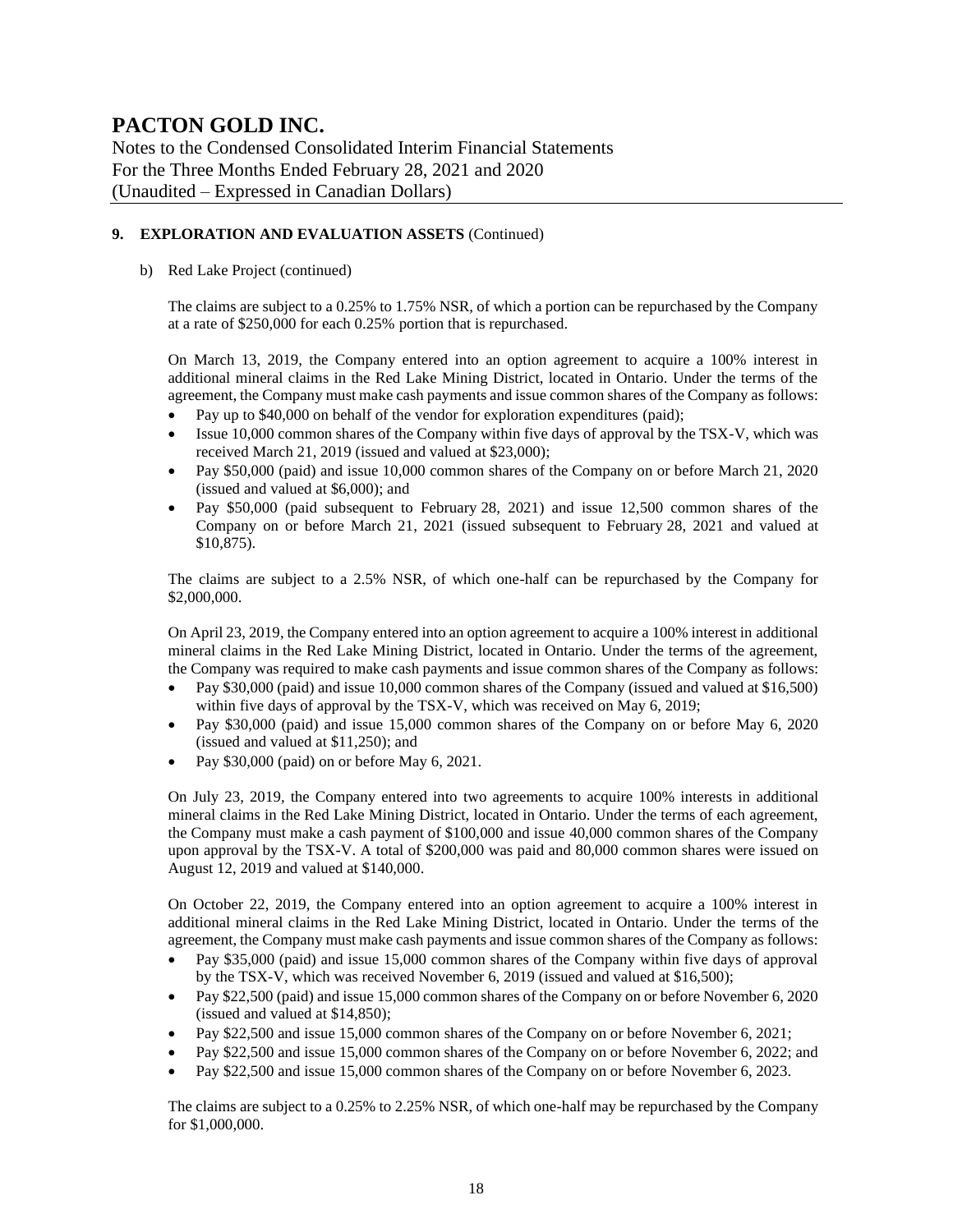Notes to the Condensed Consolidated Interim Financial Statements For the Three Months Ended February 28, 2021 and 2020 (Unaudited – Expressed in Canadian Dollars)

#### **9. EXPLORATION AND EVALUATION ASSETS** (Continued)

#### b) Red Lake Project (continued)

On April 23, 2020, the Company entered into an option agreement to acquire a 100% interest in additional mineral claims in the Red Lake Mining District, located in Ontario. Under the terms of the agreement, the Company must make cash payments and issue common shares of the Company as follows:

- Pay \$15,000 (paid) and issue 25,000 common shares of the Company on or before April 30, 2020 (issued and valued at \$20,000);
- Pay \$15,000 (paid) and issue 15,000 common shares (issued and valued at \$13,950) of the Company on or before April 30, 2021; and
- Pay \$25,000 (paid) and issue 15,000 common shares (issued and valued at \$13,950) of the Company on or before April 30, 2022.

The claims are subject to a 1.5% NSR, of which one-half may be repurchased by the Company for \$500,000.

On April 24, 2020, the Company entered into an option agreement to acquire a 100% interest in additional mineral claims in the Red Lake Mining District, located in Ontario. Under the terms of the agreement, the Company must make cash payments and issue common shares of the Company as follows:

- Pay \$6,000 (paid) and issue 10,000 common shares of the Company on or before April 30, 2020 (issued and valued at \$8,000);
- Pay \$10,000 and issue 10,000 common shares of the Company on or before April 30, 2021 (issued subsequent to February 28, 2021 and valued at \$7,900); and
- Pay \$20,000 and issue 10,000 common shares of the Company on or before April 30, 2022.

The claims are subject to a 1.5% NSR, of which one-half may be repurchased by the Company for \$400,000.

On May 25, 2020, the Company entered into an agreement with Sandstorm, whereby the Company granted Sandstorm a 0.5% to 1% NSR on certain mineral claims owned by the Company in Red Lake, and certain mineral claims in which the Company was currently earning an interest in Red Lake. As of February 28, 2021, the Company has received \$136,365 for the mineral claims it owns. Sandstorm has agreed to pay an additional \$81,819 once the Company has earned a 100% interest in the remaining Red Lake mineral claims. The Company also assigned its royalty buybacks on all Red Lake agreements to Sandstorm.

#### **Red Lake – Sidace**

On April 1, 2020, the Company accepted a purchase agreement with TomaGold Corporation ("TomaGold"), whereby the Company will acquire all of TomaGold's interest, being 39.5%, in a joint venture it currently holds with Evolution Mining and Newmont Corporation (formerly GoldCorp Inc. when TomaGold entered into the joint venture) on the Sidace Property, located in the Red Lake Mining District in Ontario.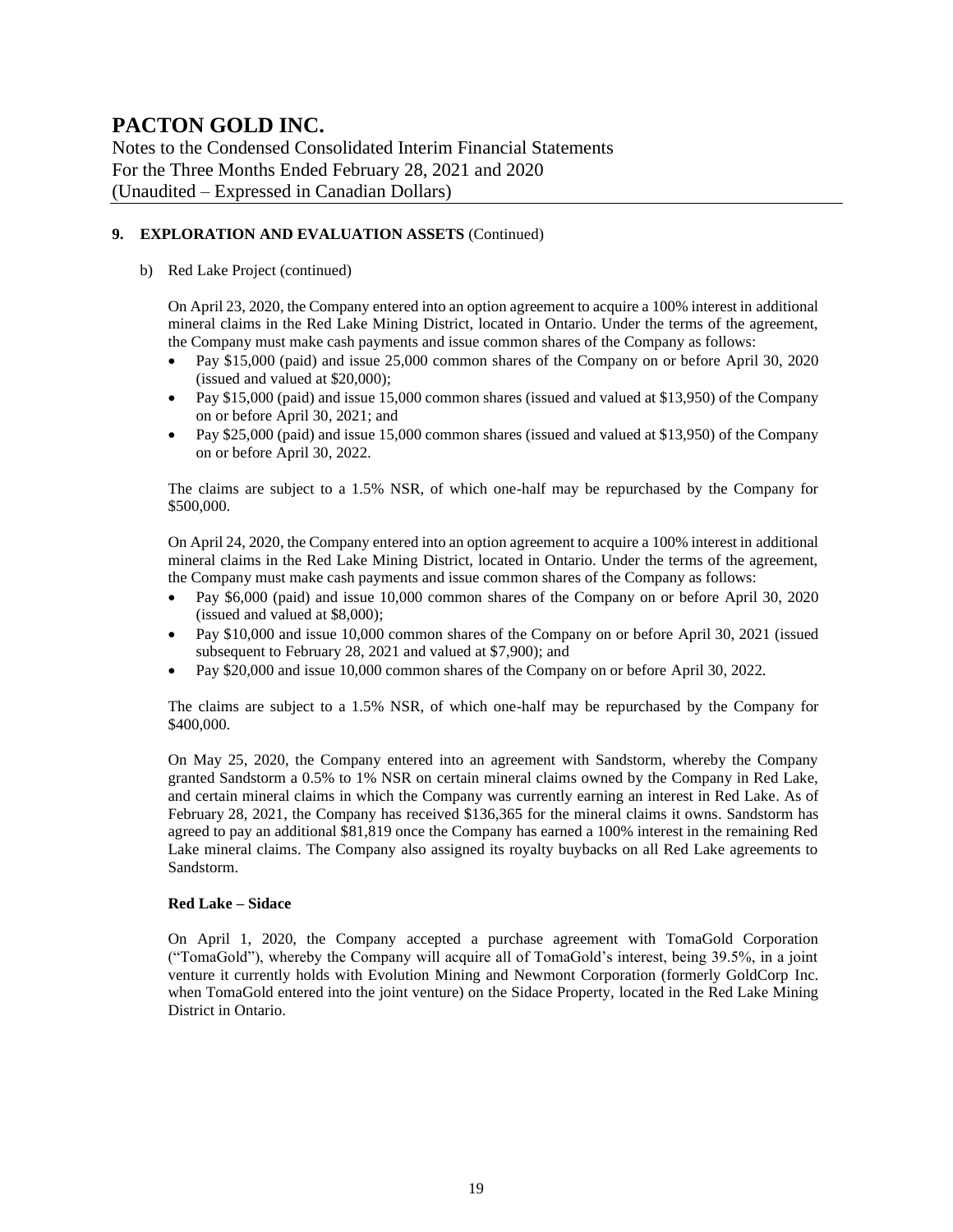Notes to the Condensed Consolidated Interim Financial Statements For the Three Months Ended February 28, 2021 and 2020 (Unaudited – Expressed in Canadian Dollars)

#### **9. EXPLORATION AND EVALUATION ASSETS** (Continued)

b) Red Lake Project (continued)

#### **Red Lake – Sidace** (continued)

Under the terms of the agreement, the Company must pay and issue the following to TomaGold:

- Upon final acceptance of the transaction by the TSX-V, pay \$250,000 (paid) and issue 1,000,000 common shares (issued and valued at \$750,000);
- Within six months of TSX-V acceptance, pay \$250,000 (paid) and issue \$800,000 worth of common shares at a price per share equal to the greater of \$1.60 and the five-day volume weighted average price of the Company's shares immediately preceding the date of issuance (issued 500,000 common shares valued at \$800,000); and
- Upon the Company filing a NI 43-101 technical report on the property showing a gold resource estimate of 750,000 ounces or greater of gold, issue 416,666 common shares or pay \$500,000.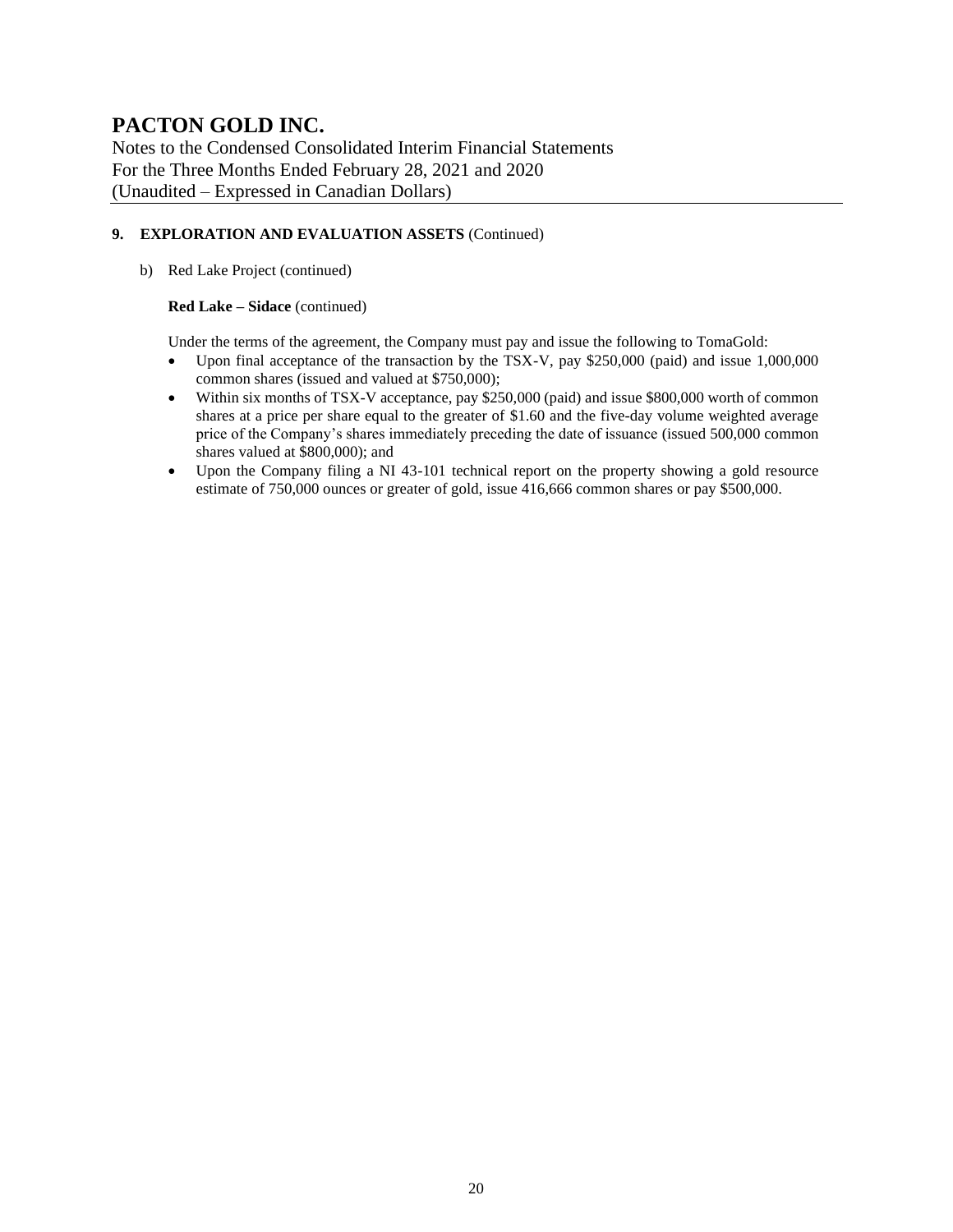Notes to the Condensed Consolidated Interim Financial Statements For the Three Months Ended February 28, 2021 and 2020 (Unaudited – Expressed in Canadian Dollars)

### **9. EXPLORATION AND EVALUATION ASSETS** (Continued)

|                                             | Pilbara         | <b>Red Lake</b>  | <b>Red Lake - Sidace</b> | <b>Total</b>     |
|---------------------------------------------|-----------------|------------------|--------------------------|------------------|
| <b>Balance, November 30, 2019</b>           | \$<br>7,427,262 | \$<br>3,508,486  | \$                       | \$<br>10,935,748 |
| <b>Property Acquisition Costs</b>           |                 |                  |                          |                  |
| Acquisition and option payments             | 110,995         | 345,525          | 2,050,000                | 2,506,520        |
| Claim costs                                 | 107,896         | 1,200            |                          | 109,096          |
| Recoveries                                  | (81, 819)       | (136, 365)       |                          | (218, 184)       |
| Impairment                                  | (2, 185, 146)   |                  |                          | (2,185,146)      |
| Currency translation difference             | 333,310         |                  |                          | 333,310          |
| <b>Total Additions to Acquisition Costs</b> | (1,714,764)     | 210.360          | 2.050.000                | 545,596          |
| <b>Property Exploration Costs</b>           |                 |                  |                          |                  |
| Assays                                      | 1,220           | 182,102          | 10,988                   | 194,310          |
| Camp and other                              | 102,739         | 56,409           | 7,200                    | 166,348          |
| Depreciation                                |                 | 27,351           |                          | 27,351           |
| Drilling                                    |                 | 3,162,483        | 699,682                  | 3,862,165        |
| Environmental                               |                 |                  | 6,160                    | 6,160            |
| Geological and field staff                  | 174,777         | 2,124,734        | 3,918                    | 2,303,429        |
| Geophysics                                  | 1,220           | 389,664          |                          | 390,884          |
| Travel                                      |                 | 112,438          | 2,575                    | 115,013          |
| Impairment                                  | (83,776)        |                  |                          | (83,776)         |
| Currency translation difference             | 58,561          |                  |                          | 58,561           |
| <b>Total Additions to Exploration Costs</b> | 254,741         | 6,055,181        | 730,523                  | 7,040,445        |
| <b>Balance, November 30, 2020</b>           | 5,967,239       | 9,774,027        | 2,780,523                | 18,521,789       |
| <b>Property Acquisition Costs</b>           |                 |                  |                          |                  |
| Acquisition and option payments             |                 | 117,915          |                          | 117.915          |
| Recoveries                                  | (2,784,744)     |                  |                          | (2,784,744)      |
| Currency translation difference             | 123,635         |                  |                          | 123,635          |
| <b>Total Additions to Acquisition Costs</b> | (2,661,109)     | 117,915          |                          | (2,543,194)      |
| <b>Property Exploration Costs</b>           |                 |                  |                          |                  |
| Assays (recovery)                           |                 | (25,951)         | 31,916                   | 5,965            |
| Camp and other                              | 12,630          | 8,462            | 7,200                    | 28,292           |
| Depreciation                                |                 | 5,537            |                          | 5,537            |
| Drilling                                    |                 | 786,416          | 473,592                  | 1,260,008        |
| Geochemical                                 |                 | 3,835            |                          | 3,835            |
| Geological and field staff                  | 57,268          | 224,354          | 2,254                    | 283,876          |
| Geophysics                                  |                 | 17,690           |                          | 17,690           |
| Travel                                      |                 | 5,973            | 5,558                    | 11,531           |
| Currency translation difference             | 33,023          |                  |                          | 33,023           |
| <b>Total Additions to Exploration Costs</b> | 102,921         | 1,026,316        | 520,520                  | 1,649,757        |
| Balance, February 28, 2021                  | \$<br>3,409,051 | \$<br>10,918,258 | \$<br>3,301,043          | \$<br>17,628,352 |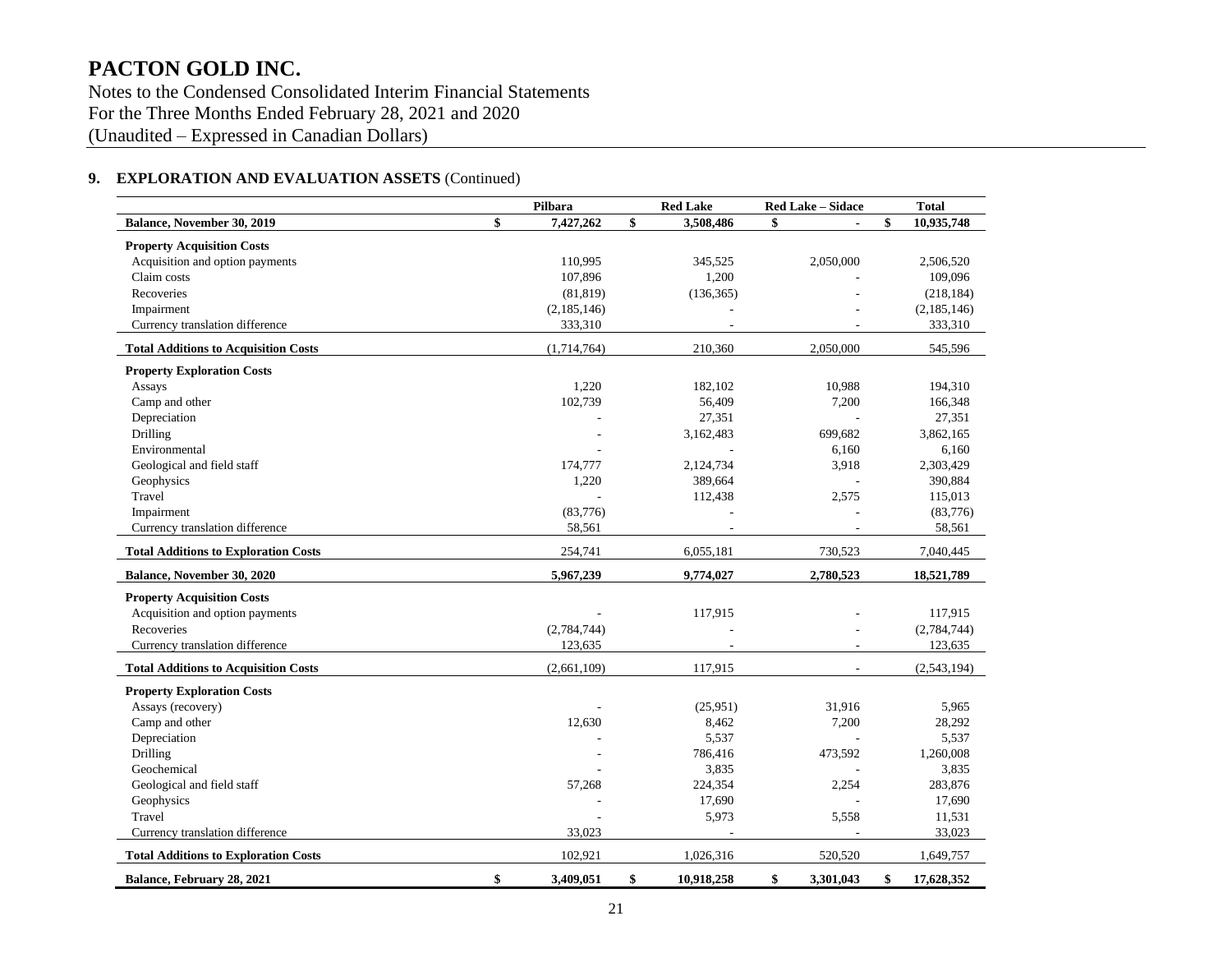#### **10. OTHER LIABILITIES**

|                                                                      |    | February 28,<br>2021 |              | November 30,<br><b>2020</b> |
|----------------------------------------------------------------------|----|----------------------|--------------|-----------------------------|
| Balance, beginning of period                                         | S  | 217.993              | <sup>S</sup> | 299,594                     |
| Liability incurred on flow-through shares issued December 23, 2019   |    |                      |              | 317,376                     |
| Liability incurred on flow-through shares issued June 24, 2020       |    |                      |              | 91,000                      |
| Liability incurred on flow-through shares issued July 9, 2020        |    |                      |              | 190,980                     |
| Liability incurred on flow-through shares issued December 16, 2020   |    | 201,000              |              |                             |
| Settlement of flow-through share liability by incurring expenditures |    | (178, 764)           |              | (680,957)                   |
| Balance, end of period                                               | \$ | 240.229              | \$           | 217.993                     |

On December 23, 2019, the Company issued 3,173,758 flow-through shares at a price of \$1.30 per share. The premium paid by investors was calculated as \$0.10 per share. Accordingly, \$317,376 was recorded as other liabilities.

On June 24, 2020, the Company issued 1,300,000 flow-through shares at a price of \$0.77 per share. The premium paid by investors was calculated as \$0.07 per share. Accordingly, \$91,000 was recorded as other liabilities.

On July 9, 2020, the Company issued 2,122,000 flow-through shares at a price of \$0.79 per share. The premium paid by investors was calculated as \$0.09 per share. Accordingly, \$190,980 was recorded as other liabilities.

On December 16, 2020, the Company issued 2,010,000 flow-through shares at a price of \$1.00 per share. The premium paid by investors was calculated as \$0.10 per share. Accordingly, \$201,000 was recorded as other liabilities.

At February 28, 2021, the Company had a remaining commitment to incur exploration expenditures of \$nil (November 30, 2020 - \$297,143) in relation to its June 24, 2020 flow-through share financing, \$344,347 (November 30, 2020 - \$1,676,380) in relation to its July 9, 2020 flow-through share financing and \$2,010,000 (November 30, 2020 - \$nil) in relation to its December 16, 2020 flow-through share financing.

During the three months ended February 28, 2021, the Company incurred \$35,858 (2020 - \$16,614) for Part XII.6 tax in relation to its December 2019 flow-through share financings.

#### **11. CAPITAL STOCK**

a) Authorized

Unlimited number of common voting shares without par value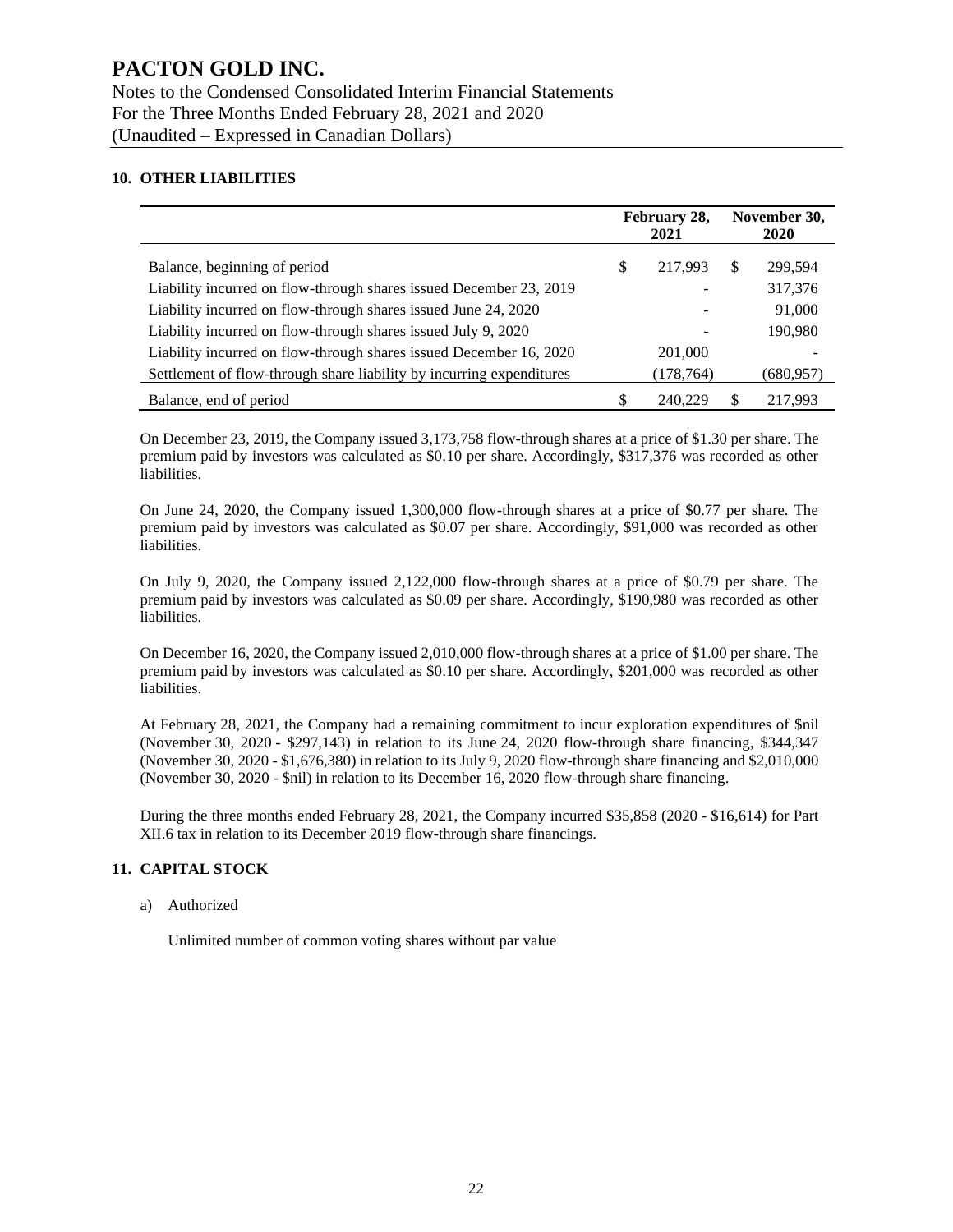#### **11. CAPITAL STOCK** (Continued)

b) Issued

#### **During the three months ended February 28, 2021**

On December 16, 2020, the Company closed a private placement for gross proceeds of \$3,637,000. The Company issued 1,870,778 units at a price of \$0.90 per unit for gross proceeds of \$1,627,000. Each unit consists of one common share and one share purchase warrant. Each warrant entitles the holder to acquire one common share at a price of \$1.25 for a period of two years from the date of issuance. The Company also issued 2,010,000 flow-through common shares at a price of \$1.00 per share for gross proceeds of \$2,010,000. The premium paid by investors on the flow-through shares was calculated as \$0.10 per share. Accordingly, \$201,000 was recorded as other liabilities. The Company paid finders' fees of \$37,800 and issued 42,000 agent warrants with an exercise price of \$1.25 and a term to expiry of two years (note 11(d)). The Company also incurred other share issue costs of \$26,799.

On December 21, 2020, the Company issued 30,000 common shares valued at \$27,900 for the Red Lake Project (note 8(b) – Red Lake Project).

#### **During the year ended November 30, 2020**

On December 23, 2019 and January 17, 2020, the Company closed a private placement in two tranches. The Company issued 1,322,732 units at a price of \$1.20 per unit for gross proceeds of \$1,587,280. Each unit consists of one common share and one share purchase warrant. Each warrant entitles the holder to acquire one common share at a price of \$1.80 for a period of two years from the date of issuance. The Company also issued 3,173,758 flow-through common shares at a price of \$1.30 per share for gross proceeds of \$4,125,886. The premium paid by investors on the flow-through shares was calculated as \$0.10 per share. Accordingly, \$317,376 was recorded as other liabilities. The Company paid finders' fees of \$19,505 and issued 16,254 agent warrants with an exercise price of \$1.80 and a term to expiry of two years (note 11(d)). The Company also incurred other share issue costs of \$37,916.

On February 18, 2020, the Company issued 40,000 common shares valued at \$40,000 for the Pilbara Project (note 9(a) – Golden Palms Project).

On March 4, 2020, the Company issued 10,000 common shares valued at \$8,500 for the Red Lake Property (note 9(b)).

On March 11, 2020, the Company issued 10,000 common shares valued at \$6,000 for the Red Lake Property (note 9(b)).

On April 20, 2020, the Company issued 950,000 common shares valued at \$712,500 for the Red Lake – Sidace Property (note 9(b)). The Company also issued 50,000 common shares valued at \$37,500 as a finder's fee on the transaction.

On April 30, 2020, the Company issued 25,000 common shares valued at \$20,000 for the Red Lake Property (note 9(b)).

On April 30, 2020, the Company issued 10,000 common shares valued at \$8,000 for the Red Lake Property (note 9(b)).

On May 5, 2020, the Company issued 15,000 common shares valued at \$11,250 for the Red Lake Property (note 9(b)).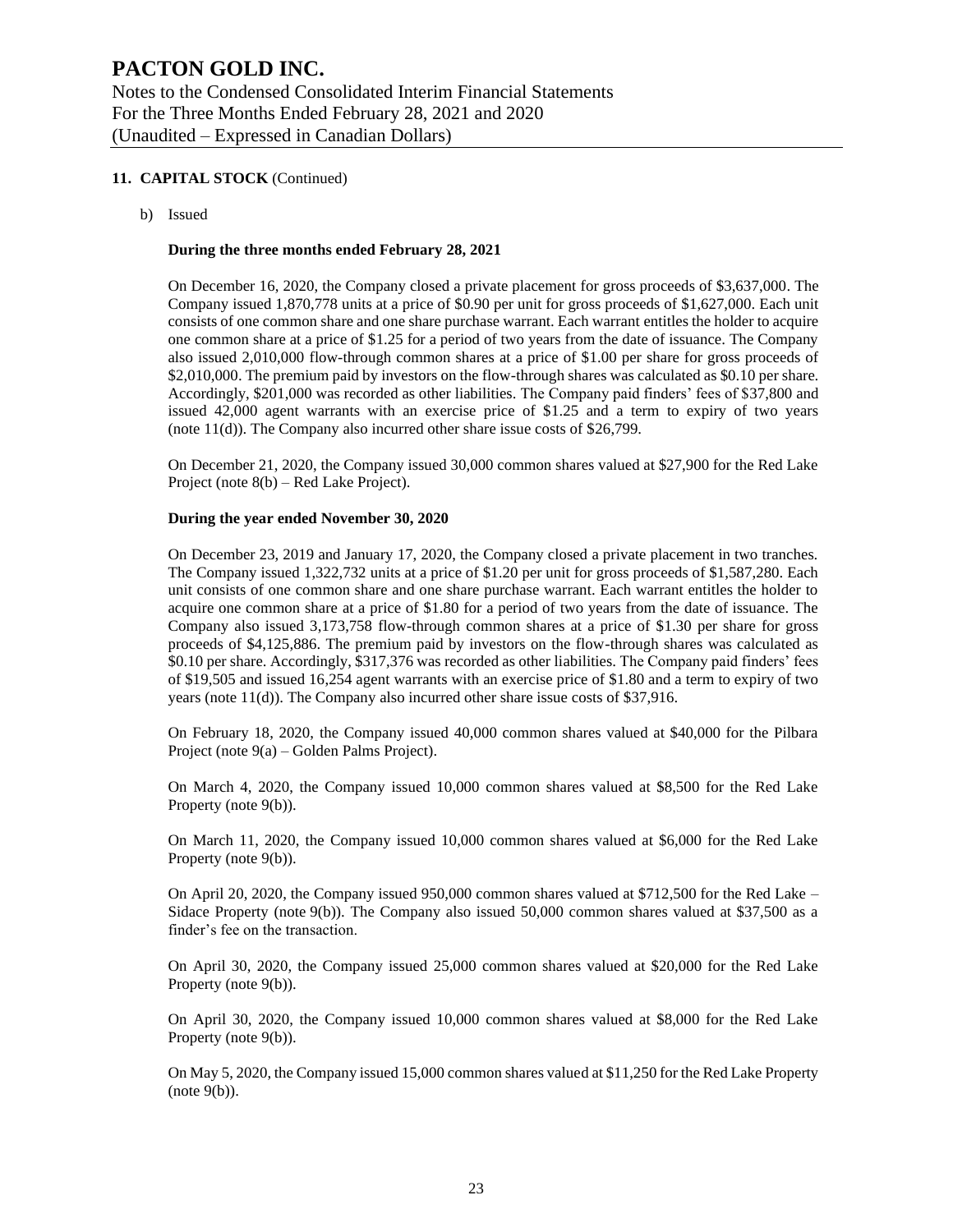#### **11. CAPITAL STOCK** (Continued)

b) Issued (continued)

#### **During the year ended November 30, 2020 (continued)**

On June 24, 2020 and July 9, 2020, the Company closed a private placement in two tranches. The Company issued 2,773,000 common shares at a price of \$0.70 per share and 2,856,226 common shares at a price of \$0.70 per share for gross proceeds of \$3,940,458. The Company also issued 1,300,000 flowthrough common shares at a price of \$0.77 per share and 2,122,000 flow-through common shares at a price of \$0.79 for gross proceeds of \$2,677,380. The premium paid by investors on the \$0.77 flow-through common shares was calculated as \$0.07 per share and the premium paid by investors on the \$0.79 flowthrough shares was calculated as \$0.09 per share. Accordingly, \$91,000 and \$190,980, respectively, were recorded as other liabilities. The Company paid finders' fees of \$68,550 and issued 97,928 agent warrants, which have an exercise price of  $$1.00$  and a term to expiry of one year (note  $11(d)$ ). The Company also incurred other share issue costs of \$35,339.

On October 5, 2020, the Company issued 500,000 common shares valued at \$800,000 for the Red Lake – Sidace Property (note 9(b)).

On November 11, 2020, the Company issued 15,000 common shares valued at \$14,850 for the Red Lake Property (note 9(b)).

On November 11, 2020, the Company issued 7,500 common shares valued at \$7,425 for the Red Lake Property (note 9(b)).

The Company received \$33,915 on the exercise of 25,500 stock options. The Company transferred \$24,601, the value of the stock options, from the share-based payment reserve to capital stock upon exercise of the options. The weighted average share price was \$1.58 when the stock options were exercised.

#### c) Warrants

Warrant transactions and the number of warrants outstanding are summarized as follows:

|                                  | <b>February 28, 2021</b> | <b>Three Months Ended</b> | <b>Year Ended</b><br><b>November 30, 2020</b> |                       |
|----------------------------------|--------------------------|---------------------------|-----------------------------------------------|-----------------------|
|                                  |                          | Weighted                  |                                               | Weighted              |
|                                  | Number of<br>Average     |                           | Number of                                     | Average               |
|                                  | Warrants                 | <b>Exercise Price</b>     | Warrants                                      | <b>Exercise Price</b> |
| Outstanding, beginning of period | 3,816,487                | \$2.91                    | 2,514,588                                     | \$3.60                |
| <b>Issued</b>                    | 1,807,778                | \$1.25                    | 1,322,732                                     | \$1.80                |
| Expired                          |                          |                           | (20, 833)                                     | \$9.70                |
| Outstanding, end of period       | 5,624,265                | \$2.38                    | 3,816,487                                     | \$2.91                |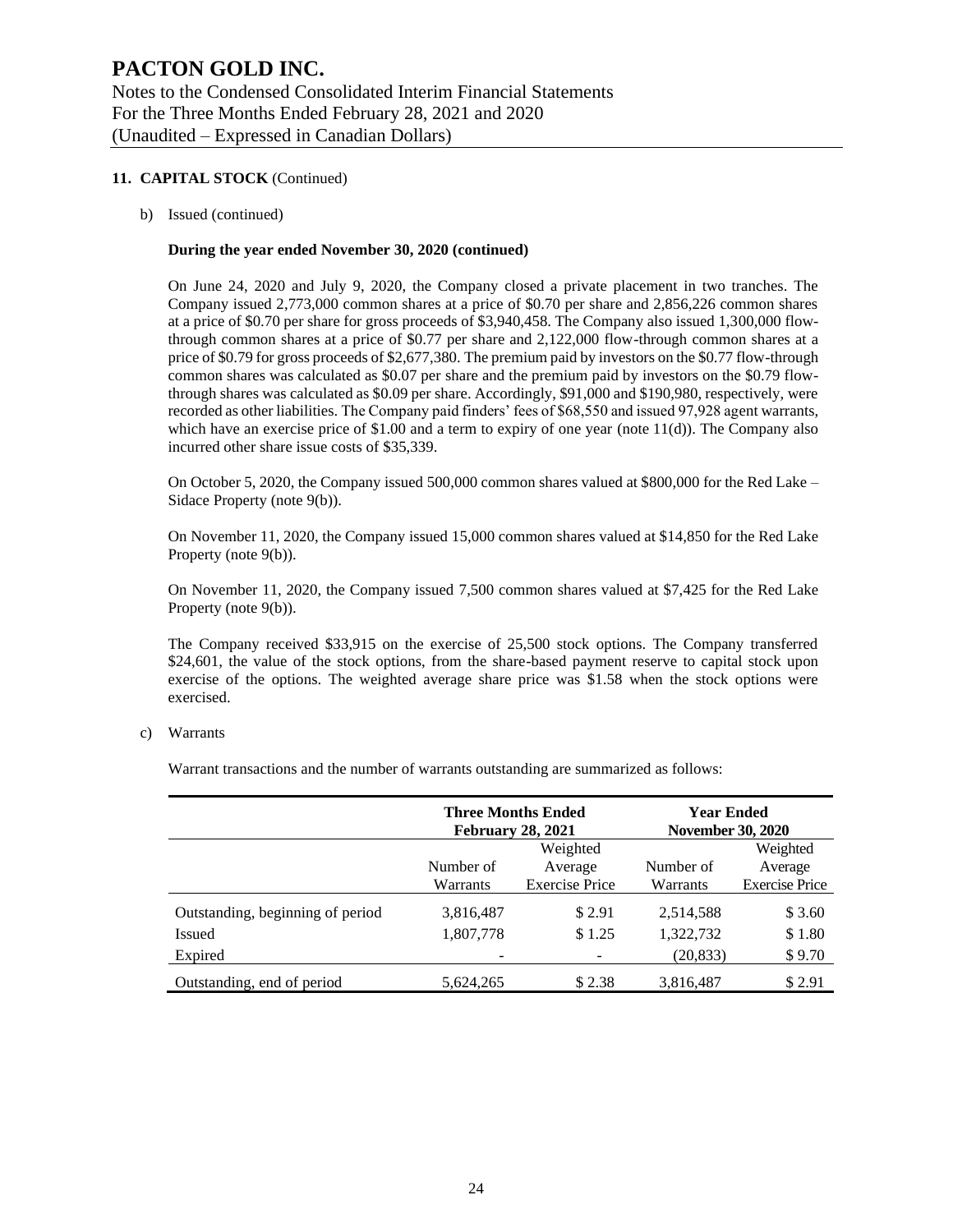#### **11. CAPITAL STOCK** (Continued)

#### c) Warrants (continued)

The following warrants were outstanding and exercisable:

|                    | Weighted Average<br><b>Remaining Contractual</b> |                       |                          |
|--------------------|--------------------------------------------------|-----------------------|--------------------------|
| <b>Expiry Date</b> | Life in Years                                    | <b>Exercise Price</b> | <b>February 28, 2021</b> |
| May 9, 2021        | 0.19                                             | \$3.50                | 2,385,060                |
| May 22, 2021       | 0.23                                             | \$3.50                | 108,695                  |
| December 23, 2021  | 0.82                                             | \$1.80                | 654,066                  |
| January 17, 2022   | 0.88                                             | \$1.80                | 668,666                  |
| December 16, 2022  | 1.80                                             | \$1.25                | 1,807,778                |
|                    | 0.86                                             |                       | 5,624,265                |

During the three months ended February 28, 2021, the Company did not transfer any amounts (year ended November 30, 2020 - \$72,034) from the share-based payments reserve to deficit from the expiry of warrants (year ended November 30, 2020 - 20,833).

#### d) Agent warrants

Agent warrant transactions and the number of agent warrants outstanding are summarized as follows:

|                                  |           | <b>Three Months Ended</b><br><b>February 28, 2021</b> | <b>November 30, 2020</b> | <b>Year Ended</b>     |
|----------------------------------|-----------|-------------------------------------------------------|--------------------------|-----------------------|
|                                  |           | Weighted                                              |                          | Weighted              |
|                                  | Number of | Average                                               | Number of                | Average               |
|                                  | Warrants  | <b>Exercise Price</b>                                 | Warrants                 | <b>Exercise Price</b> |
| Outstanding, beginning of period | 279,526   | \$2.38                                                | 212,594                  | \$3.00                |
| <b>Issued</b>                    | 42,000    | \$1.25                                                | 114,182                  | \$1.11                |
| Expired                          |           |                                                       | (47,250)                 | \$2.00                |
| Outstanding, end of period       | 321,526   | \$2.23                                                | 279,526                  | \$2.38                |

The following agent warrants were outstanding and exercisable:

|                    | Weighted Average<br><b>Remaining Contractual</b> |                       |                          |
|--------------------|--------------------------------------------------|-----------------------|--------------------------|
| <b>Expiry Date</b> | Life in Years                                    | <b>Exercise Price</b> | <b>February 28, 2021</b> |
| May 9, 2021        | 0.19                                             | \$3.50                | 144,794                  |
| July 3, 2021       | 0.34                                             | \$1.50                | 20,550                   |
| July 9, 2021       | 0.35                                             | \$1.00                | 97,928                   |
| December 23, 2021  | 0.82                                             | \$1.80                | 15,654                   |
| January 17, 2022   | 0.88                                             | \$1.80                | 600                      |
| December 16, 2022  | 1.80                                             | \$1.80                | 42,000                   |
|                    | 0.49                                             |                       | 321.526                  |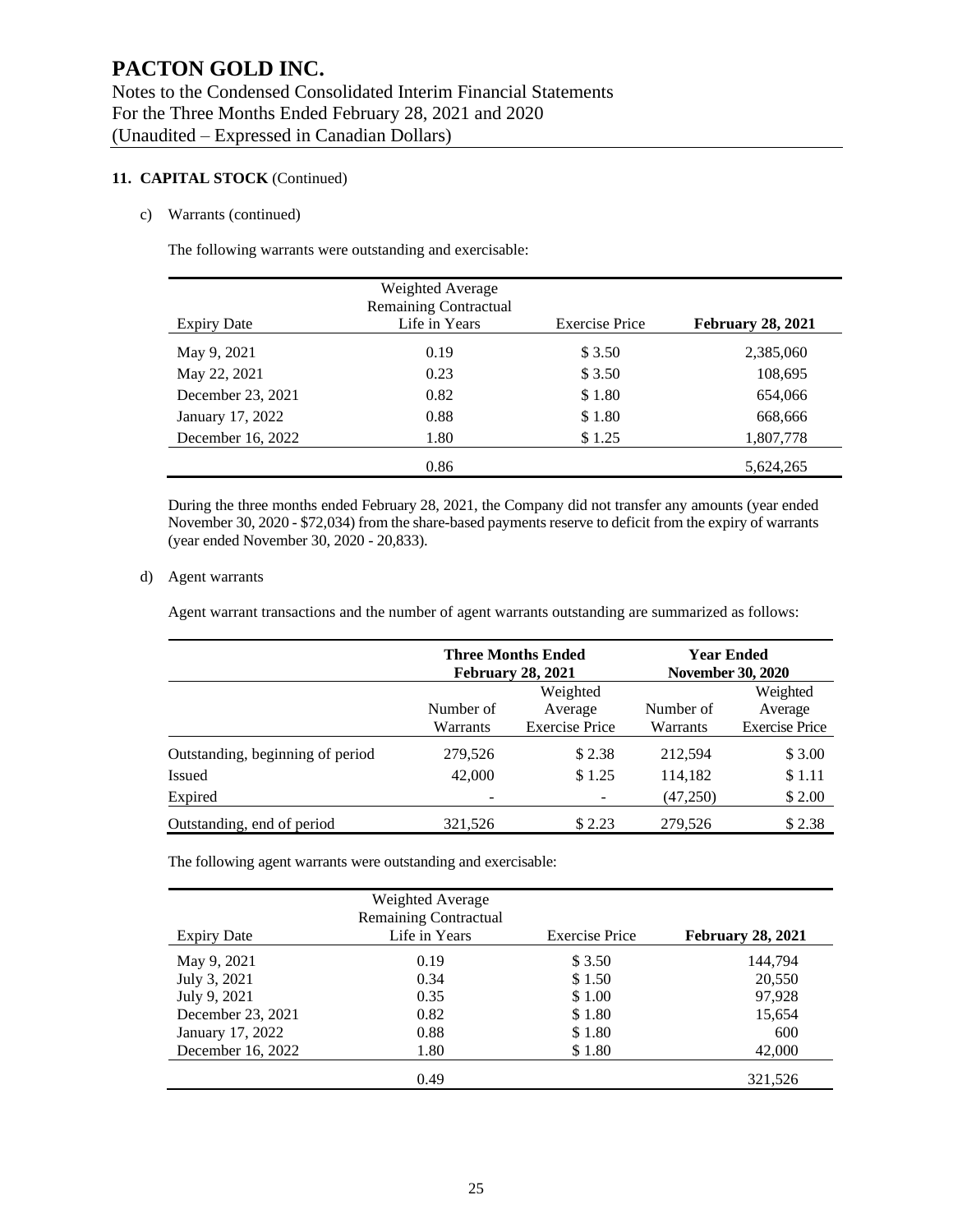#### **11. CAPITAL STOCK** (Continued)

#### d) Agent warrants (continued)

The Company applies the fair value method using the Black-Scholes option pricing model in accounting for its agent warrants granted. During the three months ended February 28, 2021, 42,000 (year ended November 30, 2020 - 114,182) agent warrants were issued with a fair value of \$16,707 (year ended November 30, 2020 - \$82,386).

The fair value of each agent warrant issued was calculated using the following weighted average assumptions:

|                                        | <b>Three Months Ended</b><br><b>February 28, 2021</b> | <b>Year Ended</b><br><b>November 30, 2020</b> |
|----------------------------------------|-------------------------------------------------------|-----------------------------------------------|
| Expected life (years)                  | 2.00                                                  | 1.14                                          |
| Risk-free interest rate                | 0.25%                                                 | 0.48%                                         |
| Annualized volatility                  | 101%                                                  | 123%                                          |
| Dividend yield                         | N/A                                                   | N/A                                           |
| Stock price at issue date              | \$0.89                                                | \$0.77                                        |
| Exercise price                         | \$1.25                                                | \$1.11                                        |
| Weighted average issue date fair value | \$ 0.40                                               | \$0.72                                        |

Option pricing models require the input of highly subjective assumptions regarding volatility. The Company has used historical volatility to estimate the volatility of the share price.

During the three months ended February 28, 2021, the Company did not transfer any amounts (year ended November 30, 2020 - \$25,567) from the share-based payments reserve to deficit from the expiry of agent warrants (year ended November 30, 2020 - 47,250).

#### e) Stock options

The Company has a stock option plan to grant incentive stock options to directors, officers, employees and consultants. Under the plan, the aggregate number of common shares that may be subject to option at any one time may not exceed 10% of the issued common shares of the Company as of that date, including options granted prior to the adoption of the plan. Options granted may not exceed a term of 10 years, and the term will be reduced to one year following the date of death of the optionee. All options vest when granted unless otherwise specified by the Board of Directors.

Stock option transactions and the number of stock options outstanding are summarized as follows:

|                                  | <b>Three Months Ended</b><br><b>February 28, 2021</b> |          | <b>Year Ended</b><br><b>November 30, 2020</b> |          |  |
|----------------------------------|-------------------------------------------------------|----------|-----------------------------------------------|----------|--|
|                                  |                                                       | Weighted |                                               | Weighted |  |
|                                  |                                                       |          | Average                                       |          |  |
|                                  | Number of                                             | Exercise | Number of                                     | Exercise |  |
|                                  | Options                                               | Price    | Options                                       | Price    |  |
| Outstanding, beginning of period | 3,259,500                                             | \$1.86   | 1,545,000                                     | \$2.46   |  |
| Granted                          |                                                       |          | 1,750,000                                     | \$1.33   |  |
| Exercised                        |                                                       |          | (25,500)                                      | \$1.33   |  |
| Expired                          |                                                       |          | (10,000)                                      | \$2.20   |  |
| Outstanding, end of period       | 3.259.500                                             | \$1.86   | 3.259.500                                     | \$1.86   |  |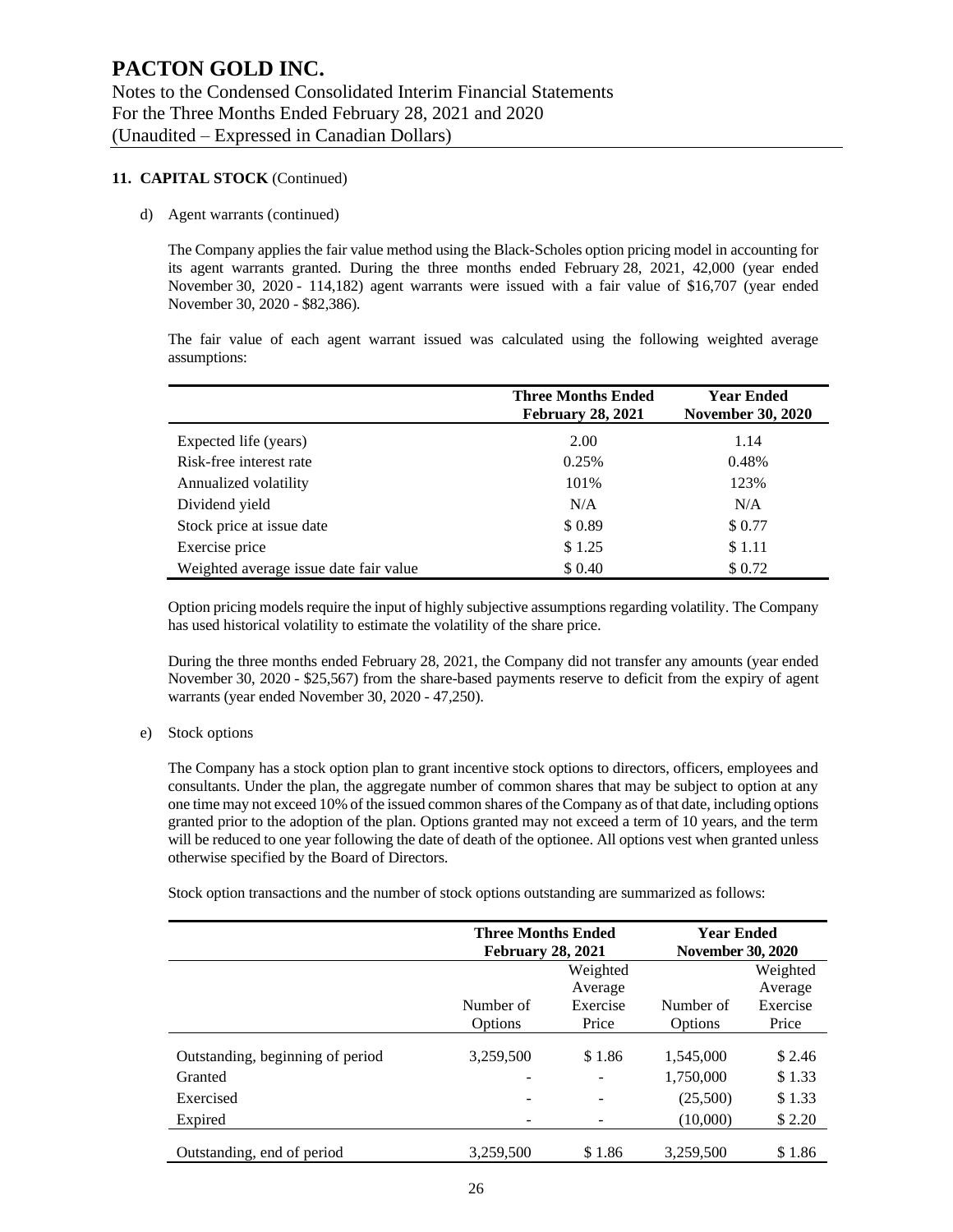#### **11. CAPITAL STOCK** (Continued)

e) Stock options (continued)

The following stock options were outstanding and exercisable at February 28, 2021:

|                    | Weighted Average<br>Remaining<br>Contractual Life |                       |             |             |
|--------------------|---------------------------------------------------|-----------------------|-------------|-------------|
| <b>Expiry Date</b> | in Years                                          | <b>Exercise Price</b> | Outstanding | Exercisable |
| May 10, 2021       | 0.19                                              | \$3.50                | 312,500     | 312,500     |
| May 14, 2021       | 0.21                                              | \$5.50                | 10,000      | 10,000      |
| July 19, 2021      | 0.39                                              | \$5.50                | 142,500     | 142,500     |
| July 25, 2021      | 0.40                                              | \$5.70                | 25,000      | 25,000      |
| July 5, 2022       | 1.35                                              | \$1.60                | 685,000     | 685,000     |
| August 12, 2022    | 1.45                                              | \$1.70                | 175,000     | 175,000     |
| August 16, 2022    | 1.46                                              | \$1.70                | 155,000     | 155,000     |
| October 1, 2022    | 1.59                                              | \$1.60                | 30,000      | 30,000      |
| July 24, 2023      | 2.40                                              | \$1.33                | 1,724,500   | 1,724,500   |
|                    | 1.75                                              |                       | 3,259,500   | 3,259,500   |

The Company applies the fair value method using the Black-Scholes option pricing model in accounting for its stock options granted. Accordingly, there were no share-based payments recognized during the three months ended February 28, 2021 (year ended November 30, 2020 - \$1,688,352).

The fair value of each stock option granted was calculated using the following weighted average assumptions:

|                                        | <b>Three Months Ended</b><br><b>February 28, 2021</b> | <b>Year Ended</b><br><b>November 30, 2020</b> |
|----------------------------------------|-------------------------------------------------------|-----------------------------------------------|
| Expected life (years)                  | N/A                                                   | 3.00                                          |
| Risk-free interest rate                | N/A                                                   | 0.28%                                         |
| Annualized volatility                  | N/A                                                   | 126%                                          |
| Dividend yield                         | N/A                                                   | N/A                                           |
| Stock price at grant date              | N/A                                                   | \$1.33                                        |
| Exercise price                         | N/A                                                   | \$1.33                                        |
| Weighted average grant date fair value | N/A                                                   | \$0.96                                        |

Option pricing models require the input of highly subjective assumptions regarding volatility. The Company has used historical volatility to estimate the volatility of the share price.

During the three months ended February 28, 2021, the Company did not transfer any amounts (year ended November 30, 2020 - \$18,807) from the share-based payments reserve to deficit from the expiry of stock options (year ended November 30, 2020 - 10,000).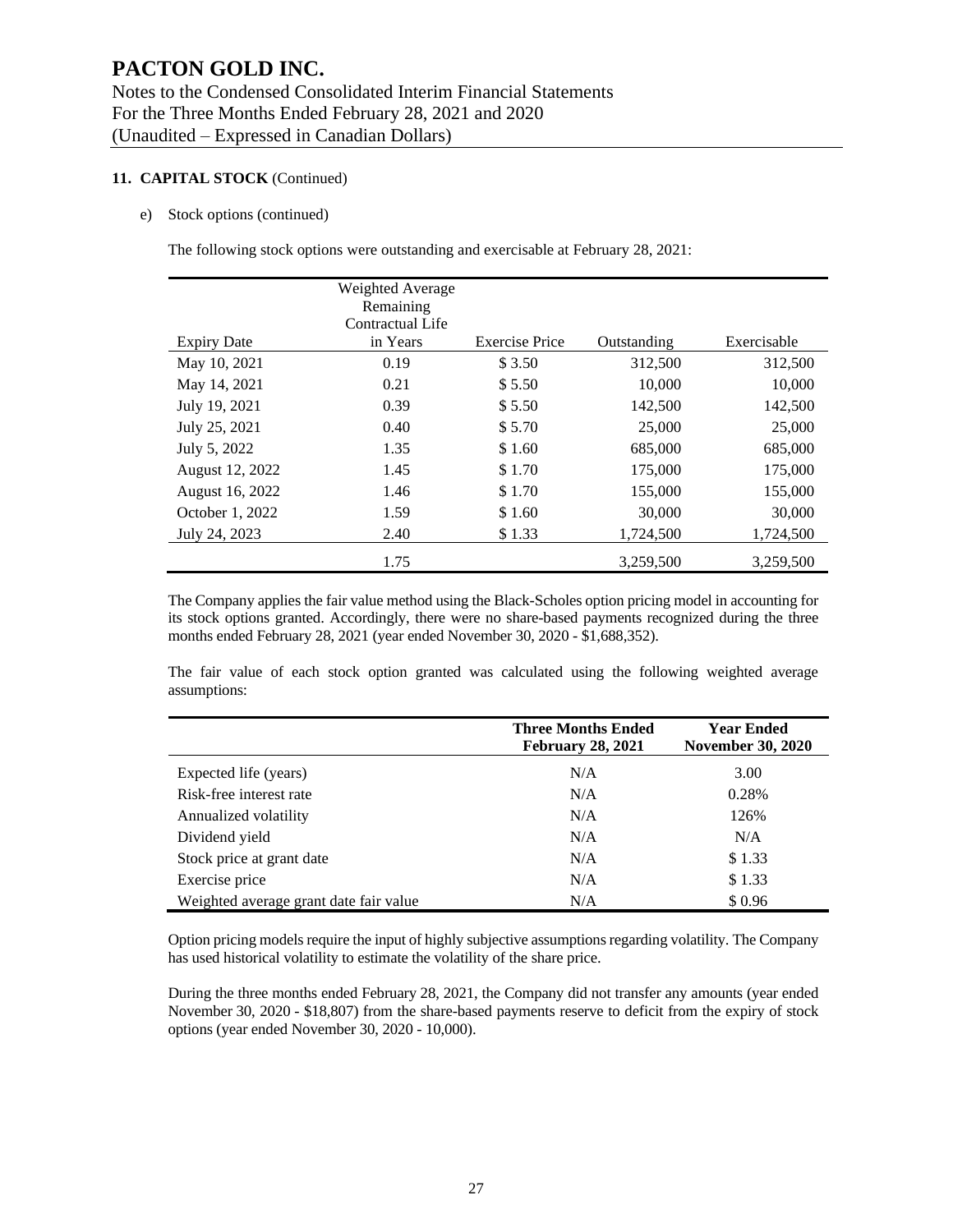#### **12. RELATED PARTY TRANSACTIONS**

These amounts of key management compensation are included in the amounts shown on the condensed consolidated interim statements of comprehensive loss:

|                         | <b>Three Months Ended</b><br><b>February 28, 2021</b> |  | <b>Three Months Ended</b><br><b>February 29, 2020</b> |
|-------------------------|-------------------------------------------------------|--|-------------------------------------------------------|
| Short-term compensation | 244,500                                               |  | 148.500                                               |

During the three months ended February 28, 2021, short-term compensation to related parties consisted of \$60,000 (2020 - \$nil) in consulting fees, \$22,500 (2020 - \$22,500) in management fees, \$27,000 (2020 - \$26,000) in professional fees and \$135,000 (2020 - \$100,000) in geological fees included in exploration and evaluation assets.

Transactions with related parties are included in the amounts shown on the condensed consolidated interim statements of comprehensive loss as follows:

|                                                                                                      |    | <b>Three Months Ended</b><br><b>February 28, 2021</b> | <b>Three Months Ended</b><br><b>February 29, 2020</b> |        |
|------------------------------------------------------------------------------------------------------|----|-------------------------------------------------------|-------------------------------------------------------|--------|
| Related company with a common officer (rent)                                                         | Ж. | 24,000                                                | -SS                                                   | 15,000 |
| Related company controlled by officer and director<br>(consulting fees and office and miscellaneous) |    | 34,500                                                |                                                       |        |

As at February 28, 2021, the Company has outstanding amounts payable to officers and directors of the Company of \$12,950 (November 30, 2020 - \$75,382) for outstanding fees and expenses and \$1,135 (November 30, 2020 - \$1,102) receivable from a company with a common officer for shared expenses. The amounts payable are non-interest-bearing, uncollateralized and repayable on demand.

#### **13. SUPPLEMENTAL DISCLOSURE WITH RESPECT TO CASH FLOWS**

|                                                                       | <b>Three Months</b><br><b>Ended</b><br>February 28,<br>2021 |    | <b>Three Months</b><br><b>Ended</b><br>February 29,<br>2020 |  |
|-----------------------------------------------------------------------|-------------------------------------------------------------|----|-------------------------------------------------------------|--|
| <b>Cash and Cash Equivalents</b>                                      |                                                             |    |                                                             |  |
| Cash                                                                  | \$<br>499,887                                               | \$ | 186,882                                                     |  |
| Term deposits                                                         | 3,260,361                                                   |    | 3,515,223                                                   |  |
|                                                                       | \$<br>3,760,248                                             | \$ | 3,702,105                                                   |  |
| <b>Supplemental Disclosure with Respect to Cash Flows</b>             |                                                             |    |                                                             |  |
| Income tax paid                                                       | \$                                                          |    |                                                             |  |
| Interest paid                                                         | \$                                                          | \$ |                                                             |  |
| Exploration and evaluation expenditures in accounts payable           |                                                             |    |                                                             |  |
| (opening)                                                             | \$<br>830,984                                               | \$ | 98,423                                                      |  |
| Exploration and evaluation expenditures in accounts payable (closing) | \$<br>435,382                                               | \$ | 197,107                                                     |  |
| Exploration and evaluation expenditures in prepaid expenses           |                                                             |    |                                                             |  |
| (opening)                                                             | \$                                                          | \$ | 300,110                                                     |  |
| Exploration and evaluation expenditures in prepaid expenses (closing) | \$                                                          | \$ | 597,610                                                     |  |
| Fair value of shares issued for exploration and evaluation assets     | \$<br>27,900                                                | \$ | 40,000                                                      |  |